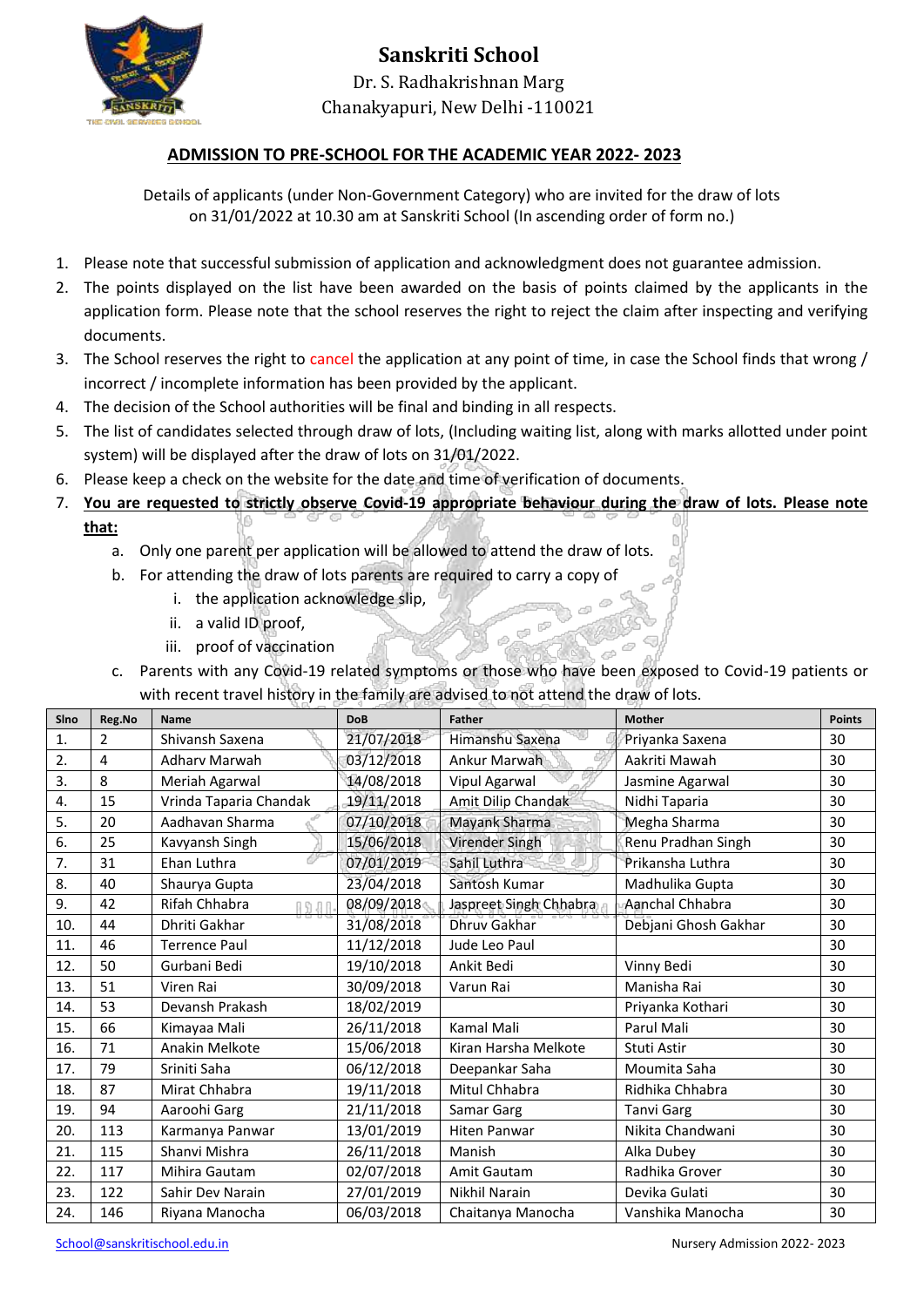

Dr. S. Radhakrishnan Marg Chanakyapuri, New Delhi -110021

| 25.<br>162<br>30<br>Kridha Mittal<br>15/10/2018<br><b>Rishab Mittal</b><br>Pooja Mittal<br>30<br>26.<br>166<br>11/07/2018<br>Ankur Mehra<br>Nishtha Verma<br>Kaiyaan Mehra<br>27.<br>30<br>169<br>Mishika<br>04/10/2018<br>Vipin Kotnala<br>Anupama<br>28.<br>170<br>30<br>Avyaan Na Gupta<br>30/01/2019<br>Prashant Gupta<br>Divya Gupta<br>30<br>29.<br>171<br>19/12/2018<br>Lavyansh Phogaat<br>Jai Bhagwan<br>Kanta<br>30<br>30.<br>173<br>Prakhar Tiwari<br>27/01/2019<br>Amit Tiwari<br>Jyoti Tiwari<br>31.<br>Shivansh Rana<br>30<br>183<br>13/01/2019<br>Ritu Rana<br>Ajay Rana<br>32.<br>184<br>30<br>Kiaan Sen<br>28/04/2019<br>Palak Hans Sen<br>Debraj Sen<br>33.<br>30<br>186<br>Inaaya Yadav<br>24/07/2018<br>Rahul Yadav<br>Priya<br>30<br>204<br>34.<br>Shanaya Dawar<br>18/10/2018<br>Vinayak Dawar<br>Priyanka Grewal Dawar<br>35.<br>30<br>205<br>18/10/2018<br>Vinayak Dawar<br>Priyanka Grewal Dawar<br>Kiaan Dawar<br>36.<br>206<br>Anu James Vibin<br>30<br>Hezael Anu Vibin<br>16/11/2018<br>Vibin Kumar Vasudevan<br>37.<br>210<br>30<br>Yashvi Rawat<br>23/07/2018<br><b>Bhaskar Rawat</b><br>Jyoti Rawat<br>38.<br>211<br>30<br>26/10/2018<br>Purnima Aggarwal<br>Anaesha Aggarwal<br>Shyam Aggarwal<br>213<br>30<br>39.<br>Kaira Balbir<br>03/01/2019<br><b>Aqshat Balbir</b><br>Aditi Nayar<br>40.<br>215<br>30<br>23/11/2018<br>Saurabh Singhal<br>Swati Gupta<br>Ishana Singhal<br>41.<br>30<br>219<br>25/01/2019<br>Mohit Berry<br>Viraaj Berry<br>Richa Kapoor<br>al mar<br>42.<br>225<br>30<br>Abirami Singh<br>19/11/2018<br>Shardul Singh<br>Radhika Naganathan Iyer<br>43.<br>228<br>12/10/2018<br>30<br><b>Aviral Gupta</b><br><b>Vipin Gupta</b><br>Akriti Gupta<br>30<br>21/11/2018<br>44.<br>230<br>Ayaansh Nagle<br><b>Ashok Nagle</b><br>Amita Nagle<br>45.<br>Kkian Kathuria<br>19/12/2018<br>Dhruv Kathuria<br>Tania Kathuria<br>30<br>231<br>Rana Raj Kunwar<br>46.<br>235<br>09/11/2018<br>Neha<br>30<br>Kiara Rana<br>Prabhat Singh<br>30<br>47.<br>237<br>21/09/2018<br>Anish Aggarwal<br>Shilpy Aggarwal<br>Ayansh Aggarwal<br>48.<br>09/05/2018<br>Varun Jain<br>30<br>241<br>Yashvardhan Jain<br>Vaishnavi Jain<br>242<br>30<br>49.<br>18/10/2018<br>Manav Singh<br>Priyanka Singh<br>Adit Singh<br>50.<br>246<br>Nathan Thomas<br>30<br>07/11/2018<br>Nitin Thomas Jacob<br>Sruthi Thomas<br>51.<br>30<br>248<br>18/07/2018<br>Yogesh Kanojia<br>Neha<br>Abir Kashyap<br>52.<br>Dinesh Tokas<br>30<br>260<br>Panav Mir Singh Tokas<br>28/04/2018<br>Sonam<br>53.<br>262<br>Pawan Kumar Sharma<br>Sonia Sharma<br>30<br>Aaradhya Kumar Sharma<br>04/10/2018<br>30<br>54.<br>263<br>Aayansh Nakul Bagla<br>17/07/2018<br>Nakul Bagla<br>Surbhi Nakul Bagla<br>55.<br>09/01/2019<br>30<br>266<br><b>Geet Tokas</b><br>Vipin Kumar Tokas<br>Manita Tokas<br>56.<br>276<br>30<br>Ramaansh Choubey<br>31/01/2019<br>Neeraj Nayan Choubey<br>Divya Choubey<br>10/05/2018<br>Deepanker Puri<br>283<br>30<br>57.<br>Miraya Na Puri<br>Naina Puri<br>31/01/2019<br>Deepak Arora<br>30<br>58.<br>286<br>Ivanshika Arora<br>Ritu<br>Divya Aggarwal<br>30<br>59.<br>290<br>Sharaya Aggarwal<br>17/01/2019<br>Ankit Aggarwal<br>292<br>60.<br><b>Bishmeet Singh</b><br>04/02/2019<br>Kanwarpreet Singh<br>30<br>Kawalpreet Kaur<br>61.<br>293<br>Ishika<br>29/09/2018<br>Gyan Chand<br>30<br>Leela<br>Ayank Mallik<br>295<br>23/10/2018<br><b>Gaurav Mallik</b><br>30<br>62.<br>Jyoti Sinha<br>297<br>30<br>63.<br>Amaira Tokas<br>17/10/2018<br>Yashvinder Singh<br>Shivani<br>30<br>300<br>Adya Kriti<br>18/06/2018<br>Arun Kumar Sinha<br>Akriti Kumari<br>64.<br>302<br>65.<br>Kirishika Kaushik<br>22/12/2018<br>Saurabh Kaushik<br>30<br>Geetanjali Kaushik<br><b>Vivek Sheel</b><br>30<br>66.<br>303<br>Vihaan Singh Pundir<br>03/12/2018<br>Komal<br>320<br>Kokkula Akshara<br>Kokkula Praneeth<br>30<br>67.<br>24/09/2018<br>Billa Srujana<br>326<br>30<br>68.<br>Ishanvi Bansal<br>06/08/2018<br>Lalit Kumar Bansal<br>Stuti Bansal<br>327<br>22/03/2019<br>Suman Kumar<br>30<br>69.<br>Arpana Kumari<br>Suparna<br>70.<br>329<br>30/03/2019<br>Sakul Munjal<br>Priyanka Munjal<br>30<br>Evanka Munjal<br>332<br>71.<br>Tarini Kalia<br>14/12/2018<br>Ankur Kalia<br>Sakshi Syal Kalia<br>30<br>337<br>25/06/2018<br>30<br>72.<br>Puneesh Rampal<br>Kapil Rampal<br>Mei Kam Wong<br>30<br>73.<br>340<br>Krisha Bothra<br>14/11/2018<br>Kishan Bothra<br>Priyanka Bothra<br>06/08/2018<br>74.<br>343<br>Omaira Kunwar<br>Kunwar Harsh<br>Poornima<br>30<br>75.<br>356<br>30/03/2019<br>Shweta Jain<br>30<br>Avisha Jain<br>Ankit Jain | Sino | Reg.No | Name | <b>DoB</b> | <b>Father</b> | <b>Mother</b> | <b>Points</b> |
|---------------------------------------------------------------------------------------------------------------------------------------------------------------------------------------------------------------------------------------------------------------------------------------------------------------------------------------------------------------------------------------------------------------------------------------------------------------------------------------------------------------------------------------------------------------------------------------------------------------------------------------------------------------------------------------------------------------------------------------------------------------------------------------------------------------------------------------------------------------------------------------------------------------------------------------------------------------------------------------------------------------------------------------------------------------------------------------------------------------------------------------------------------------------------------------------------------------------------------------------------------------------------------------------------------------------------------------------------------------------------------------------------------------------------------------------------------------------------------------------------------------------------------------------------------------------------------------------------------------------------------------------------------------------------------------------------------------------------------------------------------------------------------------------------------------------------------------------------------------------------------------------------------------------------------------------------------------------------------------------------------------------------------------------------------------------------------------------------------------------------------------------------------------------------------------------------------------------------------------------------------------------------------------------------------------------------------------------------------------------------------------------------------------------------------------------------------------------------------------------------------------------------------------------------------------------------------------------------------------------------------------------------------------------------------------------------------------------------------------------------------------------------------------------------------------------------------------------------------------------------------------------------------------------------------------------------------------------------------------------------------------------------------------------------------------------------------------------------------------------------------------------------------------------------------------------------------------------------------------------------------------------------------------------------------------------------------------------------------------------------------------------------------------------------------------------------------------------------------------------------------------------------------------------------------------------------------------------------------------------------------------------------------------------------------------------------------------------------------------------------------------------------------------------------------------------------------------------------------------------------------------------------------------------------------------------------------------------------------------------------------------------------------------------------------------------------------------------------------------------------------------------------------------------------------------------------------------------------------------------------------------------------------------------------------------------------------------------------------------------------------------------------------------------------------------------------------------------------------------------------------------------------------------------------------------------------------------|------|--------|------|------------|---------------|---------------|---------------|
|                                                                                                                                                                                                                                                                                                                                                                                                                                                                                                                                                                                                                                                                                                                                                                                                                                                                                                                                                                                                                                                                                                                                                                                                                                                                                                                                                                                                                                                                                                                                                                                                                                                                                                                                                                                                                                                                                                                                                                                                                                                                                                                                                                                                                                                                                                                                                                                                                                                                                                                                                                                                                                                                                                                                                                                                                                                                                                                                                                                                                                                                                                                                                                                                                                                                                                                                                                                                                                                                                                                                                                                                                                                                                                                                                                                                                                                                                                                                                                                                                                                                                                                                                                                                                                                                                                                                                                                                                                                                                                                                                                                       |      |        |      |            |               |               |               |
|                                                                                                                                                                                                                                                                                                                                                                                                                                                                                                                                                                                                                                                                                                                                                                                                                                                                                                                                                                                                                                                                                                                                                                                                                                                                                                                                                                                                                                                                                                                                                                                                                                                                                                                                                                                                                                                                                                                                                                                                                                                                                                                                                                                                                                                                                                                                                                                                                                                                                                                                                                                                                                                                                                                                                                                                                                                                                                                                                                                                                                                                                                                                                                                                                                                                                                                                                                                                                                                                                                                                                                                                                                                                                                                                                                                                                                                                                                                                                                                                                                                                                                                                                                                                                                                                                                                                                                                                                                                                                                                                                                                       |      |        |      |            |               |               |               |
|                                                                                                                                                                                                                                                                                                                                                                                                                                                                                                                                                                                                                                                                                                                                                                                                                                                                                                                                                                                                                                                                                                                                                                                                                                                                                                                                                                                                                                                                                                                                                                                                                                                                                                                                                                                                                                                                                                                                                                                                                                                                                                                                                                                                                                                                                                                                                                                                                                                                                                                                                                                                                                                                                                                                                                                                                                                                                                                                                                                                                                                                                                                                                                                                                                                                                                                                                                                                                                                                                                                                                                                                                                                                                                                                                                                                                                                                                                                                                                                                                                                                                                                                                                                                                                                                                                                                                                                                                                                                                                                                                                                       |      |        |      |            |               |               |               |
|                                                                                                                                                                                                                                                                                                                                                                                                                                                                                                                                                                                                                                                                                                                                                                                                                                                                                                                                                                                                                                                                                                                                                                                                                                                                                                                                                                                                                                                                                                                                                                                                                                                                                                                                                                                                                                                                                                                                                                                                                                                                                                                                                                                                                                                                                                                                                                                                                                                                                                                                                                                                                                                                                                                                                                                                                                                                                                                                                                                                                                                                                                                                                                                                                                                                                                                                                                                                                                                                                                                                                                                                                                                                                                                                                                                                                                                                                                                                                                                                                                                                                                                                                                                                                                                                                                                                                                                                                                                                                                                                                                                       |      |        |      |            |               |               |               |
|                                                                                                                                                                                                                                                                                                                                                                                                                                                                                                                                                                                                                                                                                                                                                                                                                                                                                                                                                                                                                                                                                                                                                                                                                                                                                                                                                                                                                                                                                                                                                                                                                                                                                                                                                                                                                                                                                                                                                                                                                                                                                                                                                                                                                                                                                                                                                                                                                                                                                                                                                                                                                                                                                                                                                                                                                                                                                                                                                                                                                                                                                                                                                                                                                                                                                                                                                                                                                                                                                                                                                                                                                                                                                                                                                                                                                                                                                                                                                                                                                                                                                                                                                                                                                                                                                                                                                                                                                                                                                                                                                                                       |      |        |      |            |               |               |               |
|                                                                                                                                                                                                                                                                                                                                                                                                                                                                                                                                                                                                                                                                                                                                                                                                                                                                                                                                                                                                                                                                                                                                                                                                                                                                                                                                                                                                                                                                                                                                                                                                                                                                                                                                                                                                                                                                                                                                                                                                                                                                                                                                                                                                                                                                                                                                                                                                                                                                                                                                                                                                                                                                                                                                                                                                                                                                                                                                                                                                                                                                                                                                                                                                                                                                                                                                                                                                                                                                                                                                                                                                                                                                                                                                                                                                                                                                                                                                                                                                                                                                                                                                                                                                                                                                                                                                                                                                                                                                                                                                                                                       |      |        |      |            |               |               |               |
|                                                                                                                                                                                                                                                                                                                                                                                                                                                                                                                                                                                                                                                                                                                                                                                                                                                                                                                                                                                                                                                                                                                                                                                                                                                                                                                                                                                                                                                                                                                                                                                                                                                                                                                                                                                                                                                                                                                                                                                                                                                                                                                                                                                                                                                                                                                                                                                                                                                                                                                                                                                                                                                                                                                                                                                                                                                                                                                                                                                                                                                                                                                                                                                                                                                                                                                                                                                                                                                                                                                                                                                                                                                                                                                                                                                                                                                                                                                                                                                                                                                                                                                                                                                                                                                                                                                                                                                                                                                                                                                                                                                       |      |        |      |            |               |               |               |
|                                                                                                                                                                                                                                                                                                                                                                                                                                                                                                                                                                                                                                                                                                                                                                                                                                                                                                                                                                                                                                                                                                                                                                                                                                                                                                                                                                                                                                                                                                                                                                                                                                                                                                                                                                                                                                                                                                                                                                                                                                                                                                                                                                                                                                                                                                                                                                                                                                                                                                                                                                                                                                                                                                                                                                                                                                                                                                                                                                                                                                                                                                                                                                                                                                                                                                                                                                                                                                                                                                                                                                                                                                                                                                                                                                                                                                                                                                                                                                                                                                                                                                                                                                                                                                                                                                                                                                                                                                                                                                                                                                                       |      |        |      |            |               |               |               |
|                                                                                                                                                                                                                                                                                                                                                                                                                                                                                                                                                                                                                                                                                                                                                                                                                                                                                                                                                                                                                                                                                                                                                                                                                                                                                                                                                                                                                                                                                                                                                                                                                                                                                                                                                                                                                                                                                                                                                                                                                                                                                                                                                                                                                                                                                                                                                                                                                                                                                                                                                                                                                                                                                                                                                                                                                                                                                                                                                                                                                                                                                                                                                                                                                                                                                                                                                                                                                                                                                                                                                                                                                                                                                                                                                                                                                                                                                                                                                                                                                                                                                                                                                                                                                                                                                                                                                                                                                                                                                                                                                                                       |      |        |      |            |               |               |               |
|                                                                                                                                                                                                                                                                                                                                                                                                                                                                                                                                                                                                                                                                                                                                                                                                                                                                                                                                                                                                                                                                                                                                                                                                                                                                                                                                                                                                                                                                                                                                                                                                                                                                                                                                                                                                                                                                                                                                                                                                                                                                                                                                                                                                                                                                                                                                                                                                                                                                                                                                                                                                                                                                                                                                                                                                                                                                                                                                                                                                                                                                                                                                                                                                                                                                                                                                                                                                                                                                                                                                                                                                                                                                                                                                                                                                                                                                                                                                                                                                                                                                                                                                                                                                                                                                                                                                                                                                                                                                                                                                                                                       |      |        |      |            |               |               |               |
|                                                                                                                                                                                                                                                                                                                                                                                                                                                                                                                                                                                                                                                                                                                                                                                                                                                                                                                                                                                                                                                                                                                                                                                                                                                                                                                                                                                                                                                                                                                                                                                                                                                                                                                                                                                                                                                                                                                                                                                                                                                                                                                                                                                                                                                                                                                                                                                                                                                                                                                                                                                                                                                                                                                                                                                                                                                                                                                                                                                                                                                                                                                                                                                                                                                                                                                                                                                                                                                                                                                                                                                                                                                                                                                                                                                                                                                                                                                                                                                                                                                                                                                                                                                                                                                                                                                                                                                                                                                                                                                                                                                       |      |        |      |            |               |               |               |
|                                                                                                                                                                                                                                                                                                                                                                                                                                                                                                                                                                                                                                                                                                                                                                                                                                                                                                                                                                                                                                                                                                                                                                                                                                                                                                                                                                                                                                                                                                                                                                                                                                                                                                                                                                                                                                                                                                                                                                                                                                                                                                                                                                                                                                                                                                                                                                                                                                                                                                                                                                                                                                                                                                                                                                                                                                                                                                                                                                                                                                                                                                                                                                                                                                                                                                                                                                                                                                                                                                                                                                                                                                                                                                                                                                                                                                                                                                                                                                                                                                                                                                                                                                                                                                                                                                                                                                                                                                                                                                                                                                                       |      |        |      |            |               |               |               |
|                                                                                                                                                                                                                                                                                                                                                                                                                                                                                                                                                                                                                                                                                                                                                                                                                                                                                                                                                                                                                                                                                                                                                                                                                                                                                                                                                                                                                                                                                                                                                                                                                                                                                                                                                                                                                                                                                                                                                                                                                                                                                                                                                                                                                                                                                                                                                                                                                                                                                                                                                                                                                                                                                                                                                                                                                                                                                                                                                                                                                                                                                                                                                                                                                                                                                                                                                                                                                                                                                                                                                                                                                                                                                                                                                                                                                                                                                                                                                                                                                                                                                                                                                                                                                                                                                                                                                                                                                                                                                                                                                                                       |      |        |      |            |               |               |               |
|                                                                                                                                                                                                                                                                                                                                                                                                                                                                                                                                                                                                                                                                                                                                                                                                                                                                                                                                                                                                                                                                                                                                                                                                                                                                                                                                                                                                                                                                                                                                                                                                                                                                                                                                                                                                                                                                                                                                                                                                                                                                                                                                                                                                                                                                                                                                                                                                                                                                                                                                                                                                                                                                                                                                                                                                                                                                                                                                                                                                                                                                                                                                                                                                                                                                                                                                                                                                                                                                                                                                                                                                                                                                                                                                                                                                                                                                                                                                                                                                                                                                                                                                                                                                                                                                                                                                                                                                                                                                                                                                                                                       |      |        |      |            |               |               |               |
|                                                                                                                                                                                                                                                                                                                                                                                                                                                                                                                                                                                                                                                                                                                                                                                                                                                                                                                                                                                                                                                                                                                                                                                                                                                                                                                                                                                                                                                                                                                                                                                                                                                                                                                                                                                                                                                                                                                                                                                                                                                                                                                                                                                                                                                                                                                                                                                                                                                                                                                                                                                                                                                                                                                                                                                                                                                                                                                                                                                                                                                                                                                                                                                                                                                                                                                                                                                                                                                                                                                                                                                                                                                                                                                                                                                                                                                                                                                                                                                                                                                                                                                                                                                                                                                                                                                                                                                                                                                                                                                                                                                       |      |        |      |            |               |               |               |
|                                                                                                                                                                                                                                                                                                                                                                                                                                                                                                                                                                                                                                                                                                                                                                                                                                                                                                                                                                                                                                                                                                                                                                                                                                                                                                                                                                                                                                                                                                                                                                                                                                                                                                                                                                                                                                                                                                                                                                                                                                                                                                                                                                                                                                                                                                                                                                                                                                                                                                                                                                                                                                                                                                                                                                                                                                                                                                                                                                                                                                                                                                                                                                                                                                                                                                                                                                                                                                                                                                                                                                                                                                                                                                                                                                                                                                                                                                                                                                                                                                                                                                                                                                                                                                                                                                                                                                                                                                                                                                                                                                                       |      |        |      |            |               |               |               |
|                                                                                                                                                                                                                                                                                                                                                                                                                                                                                                                                                                                                                                                                                                                                                                                                                                                                                                                                                                                                                                                                                                                                                                                                                                                                                                                                                                                                                                                                                                                                                                                                                                                                                                                                                                                                                                                                                                                                                                                                                                                                                                                                                                                                                                                                                                                                                                                                                                                                                                                                                                                                                                                                                                                                                                                                                                                                                                                                                                                                                                                                                                                                                                                                                                                                                                                                                                                                                                                                                                                                                                                                                                                                                                                                                                                                                                                                                                                                                                                                                                                                                                                                                                                                                                                                                                                                                                                                                                                                                                                                                                                       |      |        |      |            |               |               |               |
|                                                                                                                                                                                                                                                                                                                                                                                                                                                                                                                                                                                                                                                                                                                                                                                                                                                                                                                                                                                                                                                                                                                                                                                                                                                                                                                                                                                                                                                                                                                                                                                                                                                                                                                                                                                                                                                                                                                                                                                                                                                                                                                                                                                                                                                                                                                                                                                                                                                                                                                                                                                                                                                                                                                                                                                                                                                                                                                                                                                                                                                                                                                                                                                                                                                                                                                                                                                                                                                                                                                                                                                                                                                                                                                                                                                                                                                                                                                                                                                                                                                                                                                                                                                                                                                                                                                                                                                                                                                                                                                                                                                       |      |        |      |            |               |               |               |
|                                                                                                                                                                                                                                                                                                                                                                                                                                                                                                                                                                                                                                                                                                                                                                                                                                                                                                                                                                                                                                                                                                                                                                                                                                                                                                                                                                                                                                                                                                                                                                                                                                                                                                                                                                                                                                                                                                                                                                                                                                                                                                                                                                                                                                                                                                                                                                                                                                                                                                                                                                                                                                                                                                                                                                                                                                                                                                                                                                                                                                                                                                                                                                                                                                                                                                                                                                                                                                                                                                                                                                                                                                                                                                                                                                                                                                                                                                                                                                                                                                                                                                                                                                                                                                                                                                                                                                                                                                                                                                                                                                                       |      |        |      |            |               |               |               |
|                                                                                                                                                                                                                                                                                                                                                                                                                                                                                                                                                                                                                                                                                                                                                                                                                                                                                                                                                                                                                                                                                                                                                                                                                                                                                                                                                                                                                                                                                                                                                                                                                                                                                                                                                                                                                                                                                                                                                                                                                                                                                                                                                                                                                                                                                                                                                                                                                                                                                                                                                                                                                                                                                                                                                                                                                                                                                                                                                                                                                                                                                                                                                                                                                                                                                                                                                                                                                                                                                                                                                                                                                                                                                                                                                                                                                                                                                                                                                                                                                                                                                                                                                                                                                                                                                                                                                                                                                                                                                                                                                                                       |      |        |      |            |               |               |               |
|                                                                                                                                                                                                                                                                                                                                                                                                                                                                                                                                                                                                                                                                                                                                                                                                                                                                                                                                                                                                                                                                                                                                                                                                                                                                                                                                                                                                                                                                                                                                                                                                                                                                                                                                                                                                                                                                                                                                                                                                                                                                                                                                                                                                                                                                                                                                                                                                                                                                                                                                                                                                                                                                                                                                                                                                                                                                                                                                                                                                                                                                                                                                                                                                                                                                                                                                                                                                                                                                                                                                                                                                                                                                                                                                                                                                                                                                                                                                                                                                                                                                                                                                                                                                                                                                                                                                                                                                                                                                                                                                                                                       |      |        |      |            |               |               |               |
|                                                                                                                                                                                                                                                                                                                                                                                                                                                                                                                                                                                                                                                                                                                                                                                                                                                                                                                                                                                                                                                                                                                                                                                                                                                                                                                                                                                                                                                                                                                                                                                                                                                                                                                                                                                                                                                                                                                                                                                                                                                                                                                                                                                                                                                                                                                                                                                                                                                                                                                                                                                                                                                                                                                                                                                                                                                                                                                                                                                                                                                                                                                                                                                                                                                                                                                                                                                                                                                                                                                                                                                                                                                                                                                                                                                                                                                                                                                                                                                                                                                                                                                                                                                                                                                                                                                                                                                                                                                                                                                                                                                       |      |        |      |            |               |               |               |
|                                                                                                                                                                                                                                                                                                                                                                                                                                                                                                                                                                                                                                                                                                                                                                                                                                                                                                                                                                                                                                                                                                                                                                                                                                                                                                                                                                                                                                                                                                                                                                                                                                                                                                                                                                                                                                                                                                                                                                                                                                                                                                                                                                                                                                                                                                                                                                                                                                                                                                                                                                                                                                                                                                                                                                                                                                                                                                                                                                                                                                                                                                                                                                                                                                                                                                                                                                                                                                                                                                                                                                                                                                                                                                                                                                                                                                                                                                                                                                                                                                                                                                                                                                                                                                                                                                                                                                                                                                                                                                                                                                                       |      |        |      |            |               |               |               |
|                                                                                                                                                                                                                                                                                                                                                                                                                                                                                                                                                                                                                                                                                                                                                                                                                                                                                                                                                                                                                                                                                                                                                                                                                                                                                                                                                                                                                                                                                                                                                                                                                                                                                                                                                                                                                                                                                                                                                                                                                                                                                                                                                                                                                                                                                                                                                                                                                                                                                                                                                                                                                                                                                                                                                                                                                                                                                                                                                                                                                                                                                                                                                                                                                                                                                                                                                                                                                                                                                                                                                                                                                                                                                                                                                                                                                                                                                                                                                                                                                                                                                                                                                                                                                                                                                                                                                                                                                                                                                                                                                                                       |      |        |      |            |               |               |               |
|                                                                                                                                                                                                                                                                                                                                                                                                                                                                                                                                                                                                                                                                                                                                                                                                                                                                                                                                                                                                                                                                                                                                                                                                                                                                                                                                                                                                                                                                                                                                                                                                                                                                                                                                                                                                                                                                                                                                                                                                                                                                                                                                                                                                                                                                                                                                                                                                                                                                                                                                                                                                                                                                                                                                                                                                                                                                                                                                                                                                                                                                                                                                                                                                                                                                                                                                                                                                                                                                                                                                                                                                                                                                                                                                                                                                                                                                                                                                                                                                                                                                                                                                                                                                                                                                                                                                                                                                                                                                                                                                                                                       |      |        |      |            |               |               |               |
|                                                                                                                                                                                                                                                                                                                                                                                                                                                                                                                                                                                                                                                                                                                                                                                                                                                                                                                                                                                                                                                                                                                                                                                                                                                                                                                                                                                                                                                                                                                                                                                                                                                                                                                                                                                                                                                                                                                                                                                                                                                                                                                                                                                                                                                                                                                                                                                                                                                                                                                                                                                                                                                                                                                                                                                                                                                                                                                                                                                                                                                                                                                                                                                                                                                                                                                                                                                                                                                                                                                                                                                                                                                                                                                                                                                                                                                                                                                                                                                                                                                                                                                                                                                                                                                                                                                                                                                                                                                                                                                                                                                       |      |        |      |            |               |               |               |
|                                                                                                                                                                                                                                                                                                                                                                                                                                                                                                                                                                                                                                                                                                                                                                                                                                                                                                                                                                                                                                                                                                                                                                                                                                                                                                                                                                                                                                                                                                                                                                                                                                                                                                                                                                                                                                                                                                                                                                                                                                                                                                                                                                                                                                                                                                                                                                                                                                                                                                                                                                                                                                                                                                                                                                                                                                                                                                                                                                                                                                                                                                                                                                                                                                                                                                                                                                                                                                                                                                                                                                                                                                                                                                                                                                                                                                                                                                                                                                                                                                                                                                                                                                                                                                                                                                                                                                                                                                                                                                                                                                                       |      |        |      |            |               |               |               |
|                                                                                                                                                                                                                                                                                                                                                                                                                                                                                                                                                                                                                                                                                                                                                                                                                                                                                                                                                                                                                                                                                                                                                                                                                                                                                                                                                                                                                                                                                                                                                                                                                                                                                                                                                                                                                                                                                                                                                                                                                                                                                                                                                                                                                                                                                                                                                                                                                                                                                                                                                                                                                                                                                                                                                                                                                                                                                                                                                                                                                                                                                                                                                                                                                                                                                                                                                                                                                                                                                                                                                                                                                                                                                                                                                                                                                                                                                                                                                                                                                                                                                                                                                                                                                                                                                                                                                                                                                                                                                                                                                                                       |      |        |      |            |               |               |               |
|                                                                                                                                                                                                                                                                                                                                                                                                                                                                                                                                                                                                                                                                                                                                                                                                                                                                                                                                                                                                                                                                                                                                                                                                                                                                                                                                                                                                                                                                                                                                                                                                                                                                                                                                                                                                                                                                                                                                                                                                                                                                                                                                                                                                                                                                                                                                                                                                                                                                                                                                                                                                                                                                                                                                                                                                                                                                                                                                                                                                                                                                                                                                                                                                                                                                                                                                                                                                                                                                                                                                                                                                                                                                                                                                                                                                                                                                                                                                                                                                                                                                                                                                                                                                                                                                                                                                                                                                                                                                                                                                                                                       |      |        |      |            |               |               |               |
|                                                                                                                                                                                                                                                                                                                                                                                                                                                                                                                                                                                                                                                                                                                                                                                                                                                                                                                                                                                                                                                                                                                                                                                                                                                                                                                                                                                                                                                                                                                                                                                                                                                                                                                                                                                                                                                                                                                                                                                                                                                                                                                                                                                                                                                                                                                                                                                                                                                                                                                                                                                                                                                                                                                                                                                                                                                                                                                                                                                                                                                                                                                                                                                                                                                                                                                                                                                                                                                                                                                                                                                                                                                                                                                                                                                                                                                                                                                                                                                                                                                                                                                                                                                                                                                                                                                                                                                                                                                                                                                                                                                       |      |        |      |            |               |               |               |
|                                                                                                                                                                                                                                                                                                                                                                                                                                                                                                                                                                                                                                                                                                                                                                                                                                                                                                                                                                                                                                                                                                                                                                                                                                                                                                                                                                                                                                                                                                                                                                                                                                                                                                                                                                                                                                                                                                                                                                                                                                                                                                                                                                                                                                                                                                                                                                                                                                                                                                                                                                                                                                                                                                                                                                                                                                                                                                                                                                                                                                                                                                                                                                                                                                                                                                                                                                                                                                                                                                                                                                                                                                                                                                                                                                                                                                                                                                                                                                                                                                                                                                                                                                                                                                                                                                                                                                                                                                                                                                                                                                                       |      |        |      |            |               |               |               |
|                                                                                                                                                                                                                                                                                                                                                                                                                                                                                                                                                                                                                                                                                                                                                                                                                                                                                                                                                                                                                                                                                                                                                                                                                                                                                                                                                                                                                                                                                                                                                                                                                                                                                                                                                                                                                                                                                                                                                                                                                                                                                                                                                                                                                                                                                                                                                                                                                                                                                                                                                                                                                                                                                                                                                                                                                                                                                                                                                                                                                                                                                                                                                                                                                                                                                                                                                                                                                                                                                                                                                                                                                                                                                                                                                                                                                                                                                                                                                                                                                                                                                                                                                                                                                                                                                                                                                                                                                                                                                                                                                                                       |      |        |      |            |               |               |               |
|                                                                                                                                                                                                                                                                                                                                                                                                                                                                                                                                                                                                                                                                                                                                                                                                                                                                                                                                                                                                                                                                                                                                                                                                                                                                                                                                                                                                                                                                                                                                                                                                                                                                                                                                                                                                                                                                                                                                                                                                                                                                                                                                                                                                                                                                                                                                                                                                                                                                                                                                                                                                                                                                                                                                                                                                                                                                                                                                                                                                                                                                                                                                                                                                                                                                                                                                                                                                                                                                                                                                                                                                                                                                                                                                                                                                                                                                                                                                                                                                                                                                                                                                                                                                                                                                                                                                                                                                                                                                                                                                                                                       |      |        |      |            |               |               |               |
|                                                                                                                                                                                                                                                                                                                                                                                                                                                                                                                                                                                                                                                                                                                                                                                                                                                                                                                                                                                                                                                                                                                                                                                                                                                                                                                                                                                                                                                                                                                                                                                                                                                                                                                                                                                                                                                                                                                                                                                                                                                                                                                                                                                                                                                                                                                                                                                                                                                                                                                                                                                                                                                                                                                                                                                                                                                                                                                                                                                                                                                                                                                                                                                                                                                                                                                                                                                                                                                                                                                                                                                                                                                                                                                                                                                                                                                                                                                                                                                                                                                                                                                                                                                                                                                                                                                                                                                                                                                                                                                                                                                       |      |        |      |            |               |               |               |
|                                                                                                                                                                                                                                                                                                                                                                                                                                                                                                                                                                                                                                                                                                                                                                                                                                                                                                                                                                                                                                                                                                                                                                                                                                                                                                                                                                                                                                                                                                                                                                                                                                                                                                                                                                                                                                                                                                                                                                                                                                                                                                                                                                                                                                                                                                                                                                                                                                                                                                                                                                                                                                                                                                                                                                                                                                                                                                                                                                                                                                                                                                                                                                                                                                                                                                                                                                                                                                                                                                                                                                                                                                                                                                                                                                                                                                                                                                                                                                                                                                                                                                                                                                                                                                                                                                                                                                                                                                                                                                                                                                                       |      |        |      |            |               |               |               |
|                                                                                                                                                                                                                                                                                                                                                                                                                                                                                                                                                                                                                                                                                                                                                                                                                                                                                                                                                                                                                                                                                                                                                                                                                                                                                                                                                                                                                                                                                                                                                                                                                                                                                                                                                                                                                                                                                                                                                                                                                                                                                                                                                                                                                                                                                                                                                                                                                                                                                                                                                                                                                                                                                                                                                                                                                                                                                                                                                                                                                                                                                                                                                                                                                                                                                                                                                                                                                                                                                                                                                                                                                                                                                                                                                                                                                                                                                                                                                                                                                                                                                                                                                                                                                                                                                                                                                                                                                                                                                                                                                                                       |      |        |      |            |               |               |               |
|                                                                                                                                                                                                                                                                                                                                                                                                                                                                                                                                                                                                                                                                                                                                                                                                                                                                                                                                                                                                                                                                                                                                                                                                                                                                                                                                                                                                                                                                                                                                                                                                                                                                                                                                                                                                                                                                                                                                                                                                                                                                                                                                                                                                                                                                                                                                                                                                                                                                                                                                                                                                                                                                                                                                                                                                                                                                                                                                                                                                                                                                                                                                                                                                                                                                                                                                                                                                                                                                                                                                                                                                                                                                                                                                                                                                                                                                                                                                                                                                                                                                                                                                                                                                                                                                                                                                                                                                                                                                                                                                                                                       |      |        |      |            |               |               |               |
|                                                                                                                                                                                                                                                                                                                                                                                                                                                                                                                                                                                                                                                                                                                                                                                                                                                                                                                                                                                                                                                                                                                                                                                                                                                                                                                                                                                                                                                                                                                                                                                                                                                                                                                                                                                                                                                                                                                                                                                                                                                                                                                                                                                                                                                                                                                                                                                                                                                                                                                                                                                                                                                                                                                                                                                                                                                                                                                                                                                                                                                                                                                                                                                                                                                                                                                                                                                                                                                                                                                                                                                                                                                                                                                                                                                                                                                                                                                                                                                                                                                                                                                                                                                                                                                                                                                                                                                                                                                                                                                                                                                       |      |        |      |            |               |               |               |
|                                                                                                                                                                                                                                                                                                                                                                                                                                                                                                                                                                                                                                                                                                                                                                                                                                                                                                                                                                                                                                                                                                                                                                                                                                                                                                                                                                                                                                                                                                                                                                                                                                                                                                                                                                                                                                                                                                                                                                                                                                                                                                                                                                                                                                                                                                                                                                                                                                                                                                                                                                                                                                                                                                                                                                                                                                                                                                                                                                                                                                                                                                                                                                                                                                                                                                                                                                                                                                                                                                                                                                                                                                                                                                                                                                                                                                                                                                                                                                                                                                                                                                                                                                                                                                                                                                                                                                                                                                                                                                                                                                                       |      |        |      |            |               |               |               |
|                                                                                                                                                                                                                                                                                                                                                                                                                                                                                                                                                                                                                                                                                                                                                                                                                                                                                                                                                                                                                                                                                                                                                                                                                                                                                                                                                                                                                                                                                                                                                                                                                                                                                                                                                                                                                                                                                                                                                                                                                                                                                                                                                                                                                                                                                                                                                                                                                                                                                                                                                                                                                                                                                                                                                                                                                                                                                                                                                                                                                                                                                                                                                                                                                                                                                                                                                                                                                                                                                                                                                                                                                                                                                                                                                                                                                                                                                                                                                                                                                                                                                                                                                                                                                                                                                                                                                                                                                                                                                                                                                                                       |      |        |      |            |               |               |               |
|                                                                                                                                                                                                                                                                                                                                                                                                                                                                                                                                                                                                                                                                                                                                                                                                                                                                                                                                                                                                                                                                                                                                                                                                                                                                                                                                                                                                                                                                                                                                                                                                                                                                                                                                                                                                                                                                                                                                                                                                                                                                                                                                                                                                                                                                                                                                                                                                                                                                                                                                                                                                                                                                                                                                                                                                                                                                                                                                                                                                                                                                                                                                                                                                                                                                                                                                                                                                                                                                                                                                                                                                                                                                                                                                                                                                                                                                                                                                                                                                                                                                                                                                                                                                                                                                                                                                                                                                                                                                                                                                                                                       |      |        |      |            |               |               |               |
|                                                                                                                                                                                                                                                                                                                                                                                                                                                                                                                                                                                                                                                                                                                                                                                                                                                                                                                                                                                                                                                                                                                                                                                                                                                                                                                                                                                                                                                                                                                                                                                                                                                                                                                                                                                                                                                                                                                                                                                                                                                                                                                                                                                                                                                                                                                                                                                                                                                                                                                                                                                                                                                                                                                                                                                                                                                                                                                                                                                                                                                                                                                                                                                                                                                                                                                                                                                                                                                                                                                                                                                                                                                                                                                                                                                                                                                                                                                                                                                                                                                                                                                                                                                                                                                                                                                                                                                                                                                                                                                                                                                       |      |        |      |            |               |               |               |
|                                                                                                                                                                                                                                                                                                                                                                                                                                                                                                                                                                                                                                                                                                                                                                                                                                                                                                                                                                                                                                                                                                                                                                                                                                                                                                                                                                                                                                                                                                                                                                                                                                                                                                                                                                                                                                                                                                                                                                                                                                                                                                                                                                                                                                                                                                                                                                                                                                                                                                                                                                                                                                                                                                                                                                                                                                                                                                                                                                                                                                                                                                                                                                                                                                                                                                                                                                                                                                                                                                                                                                                                                                                                                                                                                                                                                                                                                                                                                                                                                                                                                                                                                                                                                                                                                                                                                                                                                                                                                                                                                                                       |      |        |      |            |               |               |               |
|                                                                                                                                                                                                                                                                                                                                                                                                                                                                                                                                                                                                                                                                                                                                                                                                                                                                                                                                                                                                                                                                                                                                                                                                                                                                                                                                                                                                                                                                                                                                                                                                                                                                                                                                                                                                                                                                                                                                                                                                                                                                                                                                                                                                                                                                                                                                                                                                                                                                                                                                                                                                                                                                                                                                                                                                                                                                                                                                                                                                                                                                                                                                                                                                                                                                                                                                                                                                                                                                                                                                                                                                                                                                                                                                                                                                                                                                                                                                                                                                                                                                                                                                                                                                                                                                                                                                                                                                                                                                                                                                                                                       |      |        |      |            |               |               |               |
|                                                                                                                                                                                                                                                                                                                                                                                                                                                                                                                                                                                                                                                                                                                                                                                                                                                                                                                                                                                                                                                                                                                                                                                                                                                                                                                                                                                                                                                                                                                                                                                                                                                                                                                                                                                                                                                                                                                                                                                                                                                                                                                                                                                                                                                                                                                                                                                                                                                                                                                                                                                                                                                                                                                                                                                                                                                                                                                                                                                                                                                                                                                                                                                                                                                                                                                                                                                                                                                                                                                                                                                                                                                                                                                                                                                                                                                                                                                                                                                                                                                                                                                                                                                                                                                                                                                                                                                                                                                                                                                                                                                       |      |        |      |            |               |               |               |
|                                                                                                                                                                                                                                                                                                                                                                                                                                                                                                                                                                                                                                                                                                                                                                                                                                                                                                                                                                                                                                                                                                                                                                                                                                                                                                                                                                                                                                                                                                                                                                                                                                                                                                                                                                                                                                                                                                                                                                                                                                                                                                                                                                                                                                                                                                                                                                                                                                                                                                                                                                                                                                                                                                                                                                                                                                                                                                                                                                                                                                                                                                                                                                                                                                                                                                                                                                                                                                                                                                                                                                                                                                                                                                                                                                                                                                                                                                                                                                                                                                                                                                                                                                                                                                                                                                                                                                                                                                                                                                                                                                                       |      |        |      |            |               |               |               |
|                                                                                                                                                                                                                                                                                                                                                                                                                                                                                                                                                                                                                                                                                                                                                                                                                                                                                                                                                                                                                                                                                                                                                                                                                                                                                                                                                                                                                                                                                                                                                                                                                                                                                                                                                                                                                                                                                                                                                                                                                                                                                                                                                                                                                                                                                                                                                                                                                                                                                                                                                                                                                                                                                                                                                                                                                                                                                                                                                                                                                                                                                                                                                                                                                                                                                                                                                                                                                                                                                                                                                                                                                                                                                                                                                                                                                                                                                                                                                                                                                                                                                                                                                                                                                                                                                                                                                                                                                                                                                                                                                                                       |      |        |      |            |               |               |               |
|                                                                                                                                                                                                                                                                                                                                                                                                                                                                                                                                                                                                                                                                                                                                                                                                                                                                                                                                                                                                                                                                                                                                                                                                                                                                                                                                                                                                                                                                                                                                                                                                                                                                                                                                                                                                                                                                                                                                                                                                                                                                                                                                                                                                                                                                                                                                                                                                                                                                                                                                                                                                                                                                                                                                                                                                                                                                                                                                                                                                                                                                                                                                                                                                                                                                                                                                                                                                                                                                                                                                                                                                                                                                                                                                                                                                                                                                                                                                                                                                                                                                                                                                                                                                                                                                                                                                                                                                                                                                                                                                                                                       |      |        |      |            |               |               |               |
|                                                                                                                                                                                                                                                                                                                                                                                                                                                                                                                                                                                                                                                                                                                                                                                                                                                                                                                                                                                                                                                                                                                                                                                                                                                                                                                                                                                                                                                                                                                                                                                                                                                                                                                                                                                                                                                                                                                                                                                                                                                                                                                                                                                                                                                                                                                                                                                                                                                                                                                                                                                                                                                                                                                                                                                                                                                                                                                                                                                                                                                                                                                                                                                                                                                                                                                                                                                                                                                                                                                                                                                                                                                                                                                                                                                                                                                                                                                                                                                                                                                                                                                                                                                                                                                                                                                                                                                                                                                                                                                                                                                       |      |        |      |            |               |               |               |
|                                                                                                                                                                                                                                                                                                                                                                                                                                                                                                                                                                                                                                                                                                                                                                                                                                                                                                                                                                                                                                                                                                                                                                                                                                                                                                                                                                                                                                                                                                                                                                                                                                                                                                                                                                                                                                                                                                                                                                                                                                                                                                                                                                                                                                                                                                                                                                                                                                                                                                                                                                                                                                                                                                                                                                                                                                                                                                                                                                                                                                                                                                                                                                                                                                                                                                                                                                                                                                                                                                                                                                                                                                                                                                                                                                                                                                                                                                                                                                                                                                                                                                                                                                                                                                                                                                                                                                                                                                                                                                                                                                                       |      |        |      |            |               |               |               |
|                                                                                                                                                                                                                                                                                                                                                                                                                                                                                                                                                                                                                                                                                                                                                                                                                                                                                                                                                                                                                                                                                                                                                                                                                                                                                                                                                                                                                                                                                                                                                                                                                                                                                                                                                                                                                                                                                                                                                                                                                                                                                                                                                                                                                                                                                                                                                                                                                                                                                                                                                                                                                                                                                                                                                                                                                                                                                                                                                                                                                                                                                                                                                                                                                                                                                                                                                                                                                                                                                                                                                                                                                                                                                                                                                                                                                                                                                                                                                                                                                                                                                                                                                                                                                                                                                                                                                                                                                                                                                                                                                                                       |      |        |      |            |               |               |               |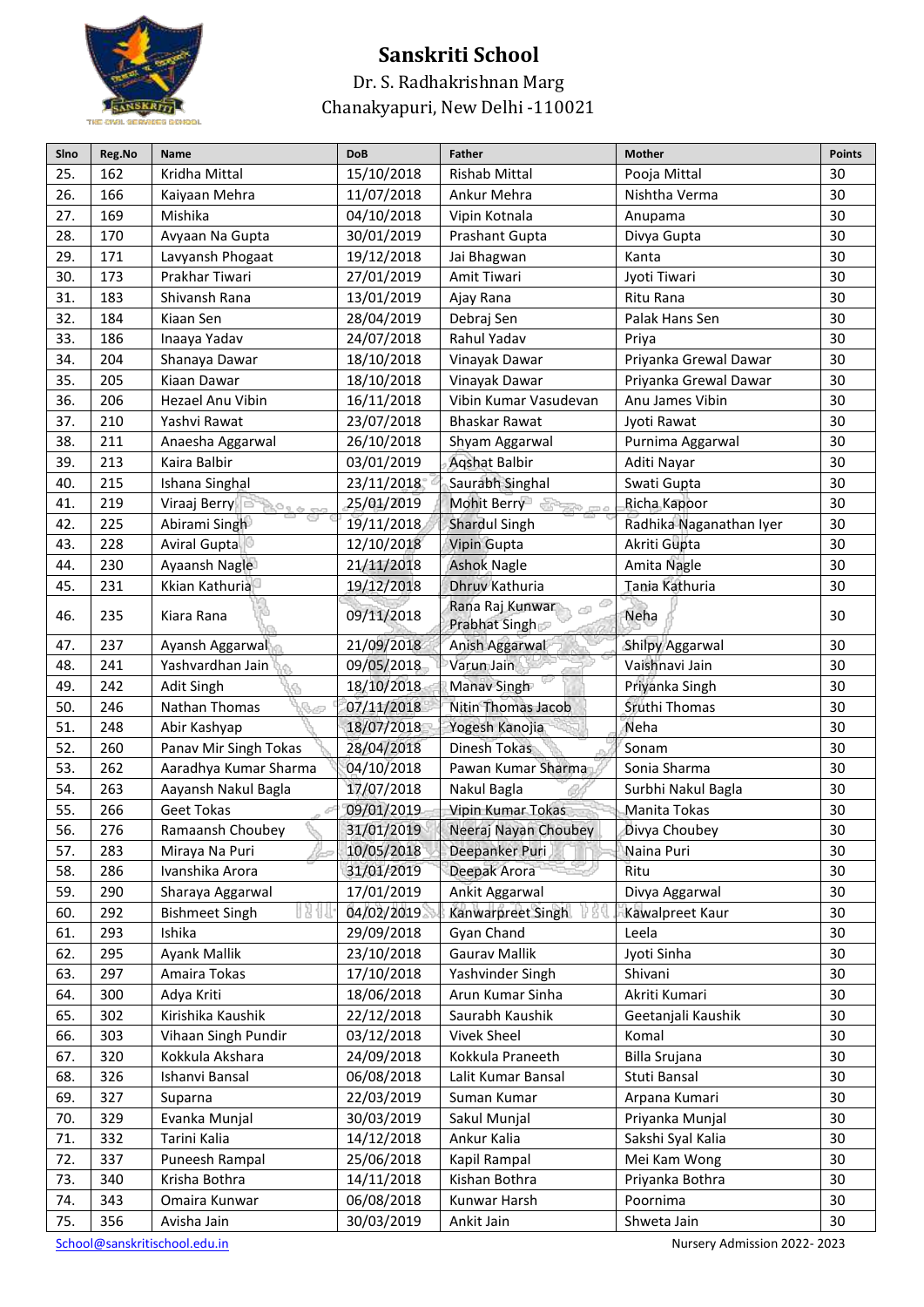

Dr. S. Radhakrishnan Marg Chanakyapuri, New Delhi -110021

| Sino | Reg.No | Name                    | <b>DoB</b> | <b>Father</b>                    | <b>Mother</b>          | <b>Points</b> |
|------|--------|-------------------------|------------|----------------------------------|------------------------|---------------|
| 76.  | 360    | Aabsha Bhargawa         | 26/06/2018 | Abhishek Bhargawa                | Manjusha Joshi         | 30            |
| 77.  | 366    | Beniyaz Kaur            | 28/01/2019 | Harpreet Singh                   | Jaspreet Kaur          | 30            |
| 78.  | 367    | Dev Sinha               | 17/12/2018 | Ravish Kumar Ravi                | Prity Kumari           | 30            |
| 79.  | 369    | Kiara Nayar             | 11/09/2018 | Harneet Nayar                    | Sakshi Nayar           | 30            |
| 80.  | 374    | Shivit Harshana         | 15/12/2018 | Amit Kumar Singh<br>Harshana     | Minakksi Harshana      | 30            |
| 81.  | 378    | Mrigank Reyansh         | 15/11/2018 | <b>Ritwick Das</b>               | Mahima Chhabra         | 30            |
| 82.  | 380    | Ansh Aakash Jain        | 26/10/2018 | Aakash Jain                      | Ankita Jain            | 30            |
| 83.  | 388    | Anhad Singh Kandolha    | 09/07/2018 | Kanwardeep Singh                 | Dimpal Bajwa Kandolha  | 30            |
| 84.  | 397    | Ranveer Lamba           | 24/03/2019 | Varun Lamba                      | Jaishree Tolani        | 30            |
| 85.  | 404    | Yaanish Umar            | 21/11/2018 | <b>Boktiar Shahnawas</b><br>Umar | Gulbin Sultana         | 30            |
| 86.  | 409    | Ayansh Verma            | 26/10/2018 | Sanjay Verma                     | Shalini Verma          | 30            |
| 87.  | 432    | Kiyansh Raizada         | 12/10/2018 | Akshay Raizada                   | Preeti Kumar Raizada   | 30            |
| 88.  | 434    | Reuel Theishim Hongray  | 15/09/2018 | John Bosco Worchui<br>Hongray    | Wurmila Shaiza         | 30            |
| 89.  | 439    | Atharv Tomar            | 12/07/2018 | <b>Sumit Tomar</b>               | Chetana                | 30            |
| 90.  | 443    | Khushi Sharma           | 02/03/2019 | Akash Sharma<br>w                | Manvee Sharma          | 30            |
| 91.  | 448    | Mayra Gupta             | 21/01/2019 | Anish Gupta                      | Smriti Nagpal Gupta    | 30            |
| 92.  | 451    | Ivyaan Jain             | 25/06/2018 | Rajat Jain                       | Nikita Jain            | 30            |
| 93.  | 466    | Aavyaan Madnani         | 18/12/2018 | Ankit Madnani                    | Parul Lalwani          | 30            |
| 94.  | 469    | Adhvik Gupta            | 18/10/2018 | Pankaj Gupta                     | Manisha Gupta          | 30            |
| 95.  | 470    | Mishka Garg             | 25/04/2018 | Sachin Garg                      | Ridhima Garg           | 30            |
| 96.  | 471    | Kiarah Gupta            | 24/01/2019 | Himanshu Gupta                   | Sonam Gupta            | 30            |
| 97.  | 474    | Aveer Baluja            | 31/10/2018 | Sahil Baluja                     | Gunjan Batra Baluja    | 30            |
| 98.  | 475    | Mahil Hansa             | 07/01/2019 | Mukesh Kumar Hansa               | Ruchi Bala             | 30            |
| 99.  | 477    | Prisha Bhushan          | 25/09/2018 | Rahul Bhushan                    | Prerna Chadha          | 30            |
| 100. | 482    | Harshil Chaudhary       | 10/08/2018 | Deepak                           | Shweta Sharma          | 30            |
| 101. | 494    | Daivik Goel Aggarwal    | 23/07/2018 | Vinod Kumar                      | Neha Goel              | 30            |
| 102. | 496    | Divit Goel Aggarwal     | 23/07/2018 | Vinod Kumar                      | Neha Goel              | 30            |
| 103. | 497    | Nehmat Kathuria         | 23/11/2018 | Nitish Kathuria                  | Jayeeta Arora Kathuria | 30            |
| 104. | 500    | Aveer Singh Bajaj       | 06/08/2018 | Jasveet Singh Bajaj              | Amrita Kaur Bajaj      | 30            |
| 105. | 501    | Tanveer Bagai           | 30/11/2018 | Gaurav Bagai                     | Rupal Bagai            | 30            |
| 106. | 517    | Krisha Krishan Aggarwal | 09/08/2018 | Kapil Krishan Aggarwal           | Pooja Aggarwal         | 30            |
| 107. | 531    | Riyan Gadhoke           | 20/09/2018 | <b>Rohit Gadhoke</b>             | Reena Kapila Gadhoke   | 30            |
| 108. | 533    | Sarah Batra             | 11/05/2018 | Siddharth Batra                  | Surbhi Chawla Batra    | 30            |
| 109. | 535    | Yuvin Dhoundiyal        | 16/05/2018 | Sushil Kumar                     | Yamini Devlal          | 30            |
| 110. | 540    | Ashwika Baisoya         | 18/10/2018 | Sachin Baisoya                   | Preeti Baisoya         | 30            |
| 111. | 541    | Shahan Bakshi           | 01/01/2019 | Rauf Bakshi                      | Amber Rauf Bakshi      | 30            |
| 112. | 542    | Saanvi Thakur           | 14/12/2018 | Rajat Thakur                     | Preeti Thakur          | 30            |
| 113. | 546    | Tanvi Goyal             | 22/06/2018 | Rohit Kumar Goyal                | Shilpi Goyal           | 30            |
| 114. | 551    | Kairav Nayar            | 02/06/2018 | Kartik                           | Kanika Chaudhary Nayar | 30            |
| 115. | 552    | Reyansh Taneja          | 31/10/2018 | Raja Taneja                      | Priya Taneja           | 30            |
| 116. | 557    | Agastya Tripathi        | 31/01/2019 | Ganesh Dutt Tripathi             | Aishwarya Das          | 30            |
| 117. | 558    | Shanaya Bansal          | 06/02/2019 | Prince Bansal                    | Deepali Bansal         | 30            |
| 118. | 560    | Ivaan Paul              | 11/12/2018 | Rohit Paul                       | <b>Bismeet Kaur</b>    | 30            |
| 119. | 561    | Rutvik Prajapati        | 26/05/2018 | Sanjay Kumar Prajapati           | Rekha Prajapati        | 30            |
| 120. | 575    | Amoha Sarita Shankar    | 18/04/2019 | Vivek Shankar                    | Anisha Sharma          | 30            |
| 121. | 583    | Mysha Sehrawat          | 21/05/2018 | Vanshaj Sehrawat                 | Ritu Maan              | 30            |
| 122. | 591    | Saanvi Kandwal Kandwal  | 28/11/2018 | Rohit Kandwal                    | Pratima Kandwal        | 30            |
| 123. | 597    | Ranveer Jain            | 18/05/2018 | Dhananjai Jain                   | Omita Unnarkar Jain    | 30            |
| 124. | 601    | Saumya                  | 04/10/2018 |                                  | Preeti Goel            | 30            |
|      |        |                         |            |                                  |                        |               |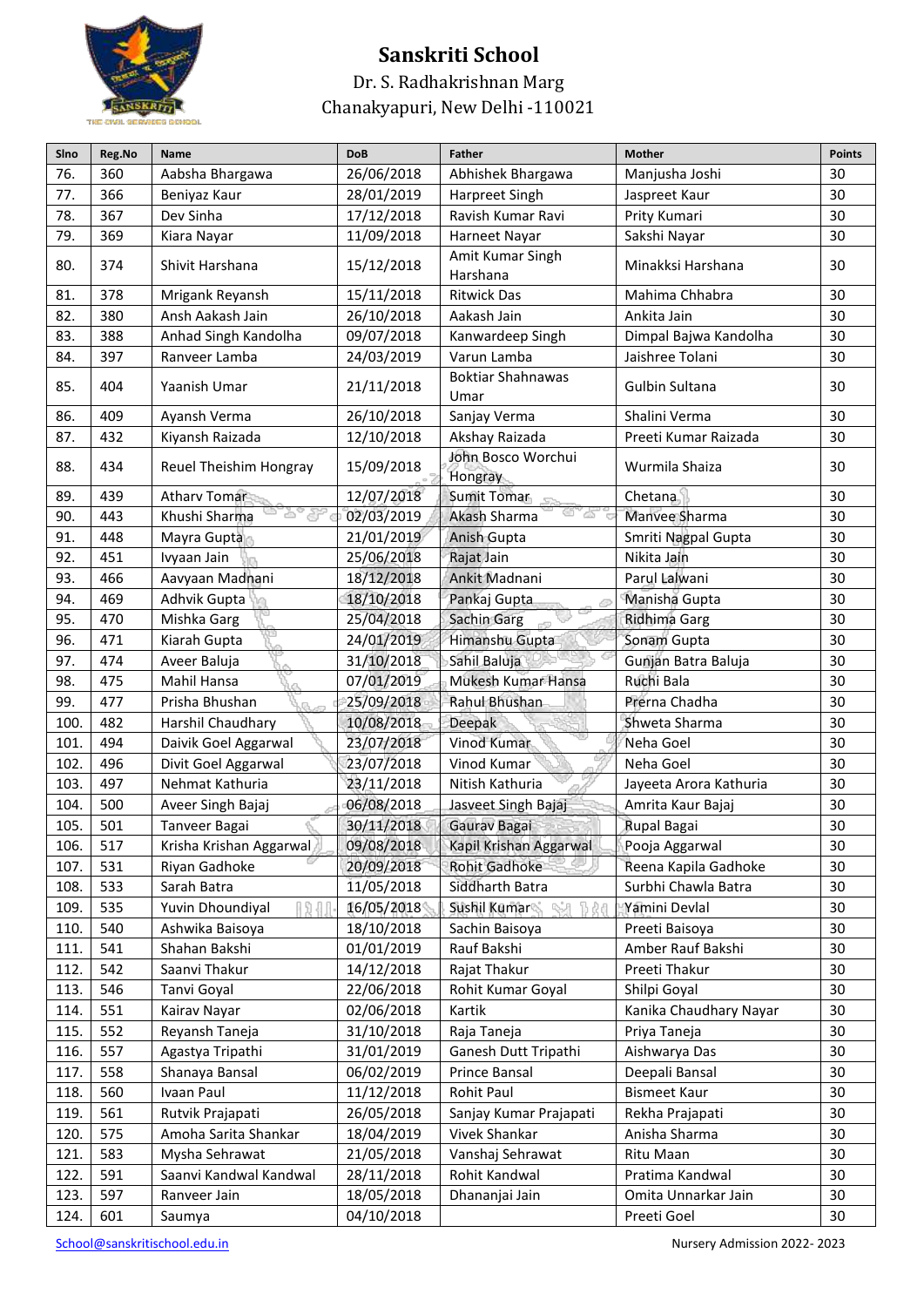

#### Dr. S. Radhakrishnan Marg Chanakyapuri, New Delhi -110021

| Sino | Reg.No                                                       | Name                    | <b>DoB</b> | <b>Father</b>                  | <b>Mother</b>           | <b>Points</b> |  |  |
|------|--------------------------------------------------------------|-------------------------|------------|--------------------------------|-------------------------|---------------|--|--|
| 125. | 605                                                          | Rudransh Singh Tanwar   | 02/04/2018 | Rishabh Tanwar                 | Manisha Choudhary       | 30            |  |  |
| 126. | 608                                                          | Krishiv Thapar          | 19/05/2018 | Manik Thapar                   | Radhika Kundra          | 30            |  |  |
| 127. | 609                                                          | Ayansh Goyal            | 16/06/2018 | Rohit Goyal                    | Kokil Sahai             | 30            |  |  |
| 128. | 612                                                          | Prateek                 | 27/05/2018 | Sachin                         | Chandani                | 30            |  |  |
| 129. | 613                                                          | Stavya Desai            | 01/04/2019 | Mike Desai                     | Sakshi Desai            | 30            |  |  |
| 130. | 623                                                          | Siyashi Agarwal         | 28/08/2018 | Rahul Agarwal                  | Rakhi Agarwal           | 30            |  |  |
| 131. | 624                                                          | Naksh Harpalani         | 02/05/2018 | Mohit Harpalani                | Vandana Harpalani       | 30            |  |  |
| 132. | 631                                                          | Vasushane Mehta         | 10/07/2018 | Nishant Mehta                  | Rajita Kapoor Mehta     | 30            |  |  |
| 133. | 634                                                          | Prabhleen Kaur Taneja   | 08/03/2019 | Harpreet Singh                 | Gurleen Bedi            | 30            |  |  |
| 134. | 636                                                          | Myra Bansal             | 17/03/2019 | Ankit Bansal                   | Archana Bansal          | 30            |  |  |
| 135. | 640                                                          | Mira Arora              | 04/09/2018 | Mayank Arora                   | Neelika Bhargava        | 30            |  |  |
| 136. | 644                                                          | Nimit Baisoya           | 08/03/2018 | Sumit Baisoya                  | Kumari Karishma         | 30            |  |  |
| 137. | 646                                                          | Nilansh Puri            | 14/07/2018 | Varun Puri                     | Garima Puri             | 30            |  |  |
| 138. | 648                                                          | Jasmeher Kaur Arora     | 16/11/2018 | Harman Singh Arora             | Prabhleen Kaur Arora    | 30            |  |  |
| 139. | 668                                                          | Divyant Tokas           | 03/08/2018 | Joginder Singh                 | Sonika Tokas            | 30            |  |  |
| 140. | 669                                                          | Anaaya Russell Saikia   | 29/06/2018 | Siddhartha Pratim Saikia       | Ishita Russell          | 30            |  |  |
| 141. | 670                                                          | Virom Taneja            | 22/03/2018 | Akhil Taneja<br><b>SERVICE</b> | Richa Taneja            | 30            |  |  |
| 142. | 672                                                          | Rehaan Russell Saikia   | 29/06/2018 | Siddhartha Pratim Saikia       | Ishita Russell          | 30            |  |  |
| 143. | 673                                                          | Kshitij Kashyap         | 16/03/2019 | <b>Komal Singh</b>             | Jolly Rani              | 30            |  |  |
| 144. | 683                                                          | Mishti Jindal           | 20/06/2018 | Neeraj Kumar Jindal            | Nivedita Jindal         | 30            |  |  |
| 145. | 706                                                          | Riaan Bansal            | 01/05/2018 | Saurabh Bansal                 | Neha Berry              | 30            |  |  |
| 146. | 726                                                          | Anika Vig               | 21/11/2018 | Ankit Vig                      | Ruchika Vig             | 30            |  |  |
| 147. | 727                                                          | Fateh Singh Rajbans     | 26/06/2018 | Harpreet Singh                 | Ruchika Sethi           | 30            |  |  |
| 148. | 733                                                          | Anayra Lohia            | 28/09/2018 | Prakash Ram Lohia              | Nisha                   | 30            |  |  |
| 149. | 749                                                          | Tiah Kataria            | 11/10/2018 | Tarin Kataria                  | Uma Rani                | 30            |  |  |
| 150. | 756                                                          | Lenisha Lakhwani        | 08/07/2018 | Karan Lakhwani                 | Pawani Lakhwani         | 30            |  |  |
| 151. | 765                                                          | ri se<br>Amayrah Pahuja | 14/09/2018 | Akash Pahuja                   | Gitika Singh Pahuja     | 30            |  |  |
| 152. | 767                                                          | Ayaan Gandhi            | 12/02/2019 | Ankit Gandhi                   | Meenakshi               | 30            |  |  |
| 153. | 781                                                          | Agastya Shangari        | 23/10/2018 | Jatin Shangari                 | Minchi Shangari         | 30            |  |  |
| 154. | 784                                                          | Rudra Ashish Sharma     | 06/12/2018 | Ashish Sharma                  | Pankti Bhavesh Shah     | 30            |  |  |
| 155. | 790                                                          | Kabir Malhotra          | 19/05/2018 | Udit Malhotra                  | Nitika Malhotra         | 30            |  |  |
| 156. | 799                                                          | Anaya Sharma            | 14/07/2018 | Prashant Sharma                | Karishma Sharma         | 30            |  |  |
| 157. | 800                                                          | Amaira Gupta            | 30/10/2018 | <b>Ayush Gupta</b>             | Disha Gulati Gupta      | 30            |  |  |
| 158. | 802                                                          | Akshaj Sharma           | 22/12/2018 | Ankit Sharma                   | Shilpa Sharma           | 30            |  |  |
| 159. | 806                                                          | Yatharth Bhatia         | 04/01/2019 | Neeraj Bhatia                  | Arti Sharma             | 30            |  |  |
| 160. | 807                                                          | Jai Sud                 | 23/05/2018 | Karan Sud                      | Nitika Thakral          | 30            |  |  |
| 161. | 814                                                          | Shreyansh Ruthwik Pati  | 05/11/2018 | Girija Sankar Pati             | Rashmi Mahapatra        | 30            |  |  |
| 162. | 817                                                          | Yashica Bothra          | 27/02/2019 | Aseem Bothra                   | Rashi Bothra            | 30            |  |  |
| 163. | 820                                                          | Navisha Goel            | 13/02/2019 | Vishal Goel                    | Naina Goel              | 30            |  |  |
| 164. | 821                                                          | Avira Ghai              | 25/01/2019 | Prateek Ghai                   | Akanksha Ghai           | 30            |  |  |
| 165. | 829                                                          | Atharv Rai              | 01/06/2018 | Arvind Rai                     | Pooneet Jamla Rai       | 30            |  |  |
| 166. | 834                                                          | Polaksi Malik           | 22/06/2018 | Naveen Kumar                   | Jyotika Drall           | 30            |  |  |
| 167. | 835                                                          | Shinoy Sarkar           | 01/03/2019 | Sourav Sarkar                  | Malovika Saha           | 30            |  |  |
| 168. | 840                                                          | Aaryahi Sachdeva        | 23/07/2018 | Nitin Sachdeva                 | Bhawna Sachdeva         | 30            |  |  |
| 169. | 845                                                          | Seerat Kaur             | 13/02/2019 | Amanmeet Singh                 | Gurpreet Kaur           | 30            |  |  |
| 170. | 846                                                          | Yuvansh Kumar           | 28/03/2019 | Ankit Kumar                    | Sanya Vasudeva          | 30            |  |  |
| 171. | 858                                                          | Aayansh Newar           | 23/09/2018 | Ashok Newar                    | Anumeha Somani          | 30            |  |  |
| 172. | 860                                                          | Tanvaya                 | 23/03/2019 | Sunil                          | Deepti Negi             | 30            |  |  |
| 173. | 872                                                          | Aadhya Singhal          | 11/02/2019 | Sumit Singhal                  | Deepanshi Gupta         | 30            |  |  |
| 174. | 873                                                          | Lovyam Lalchandani      | 11/06/2018 | Kamal Lalchandani              | Anita Lalchandani       | 30            |  |  |
| 175. | 875                                                          | Advaita Das             | 09/12/2018 | Rakesh Kumar                   | Alpana                  | 30            |  |  |
| 176. | 879                                                          | Shrinika Mallick        | 21/06/2018 | Prasanta Kumar Mallick         | Vishwarupa Bhattacharya | 30            |  |  |
|      | School@sanskritischool.edu.in<br>Nursery Admission 2022-2023 |                         |            |                                |                         |               |  |  |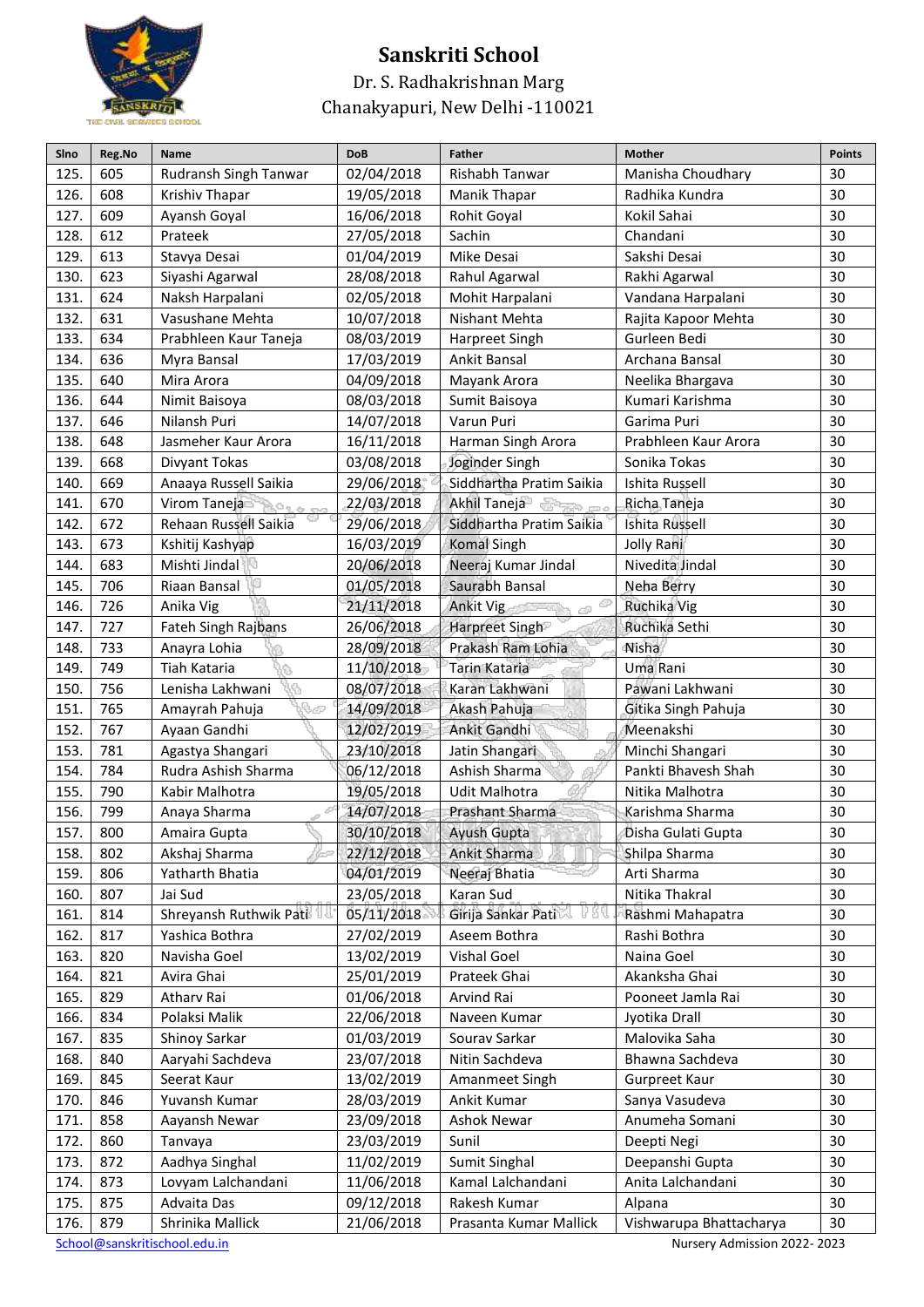

Dr. S. Radhakrishnan Marg Chanakyapuri, New Delhi -110021

| Sino | Reg.No | Name                  | <b>DoB</b> | <b>Father</b>               | <b>Mother</b>          | <b>Points</b> |
|------|--------|-----------------------|------------|-----------------------------|------------------------|---------------|
| 177. | 885    | Prithvikk Pawar       | 09/11/2018 | Pushkar Pawar               | <b>Bulbul Sharma</b>   | 30            |
| 178. | 887    | Aarul Purohit         | 11/12/2018 | Navodaya Purohit            | Manali Joshi           | 30            |
| 179  | 902    | Zayyan Ahmad Khan     | 17/04/2018 | Maroof Ahmad Khan           | Shabana Parveen        | 30            |
| 180. | 904    | Vivaan Wasnik         | 30/04/2019 | Sandeep Sudarshan<br>Wasnik | Sangeeta Kamble        | 30            |
| 181. | 905    | Medhansh Dana         | 19/03/2018 | Kajal Dana                  | Soma Dana              | 30            |
| 182. | 907    | Miraya Jain           | 23/03/2019 | Ankit Jain                  | Preeti Jain            | 30            |
| 183  | 910    | Shivank Chopra        | 30/07/2018 | Rahul Chopra                | Sanya Chopra           | 30            |
| 184. | 914    | <b>Aviral Bisht</b>   | 20/08/2018 | Atul Singh Bisht            | Meenakshi Bisht        | 30            |
| 185. | 919    | Jugraj Singh          | 03/01/2019 | Sarabjot Singh              | Harkiran Kaur          | 30            |
| 186. | 929    | Shanaya Tanwar        | 25/09/2018 | Nikunj Tanwar               | Swati Chauhan          | 30            |
| 187. | 938    | Anaika Malhotra       | 30/10/2018 | Karan Malhotra              | Neha Malhotra          | 30            |
| 188. | 946    | Sehaj Kaur Arora      | 09/01/2019 | Amandeep Singh Arora        | Karuna Arora           | 30            |
| 189. | 954    | Anaya Arora           | 02/02/2019 | Sandeep Arora               | <b>Timcy Arora</b>     | 30            |
| 190. | 958    | Ananya Vattikonda     | 08/02/2019 | Vattikonda Bharath          | Yalamaddi Saritha Rani | 30            |
| 191. | 964    | Advika Karn           | 20/07/2018 | Vivek Kumar Karn            | Pragati Yadav          | 30            |
| 192. | 970    | Seerat Kanathia       | 10/05/2018 | Saurabh Kanathia            | Sonal Divedi           | 30            |
| 193. | 975    | Abir Chatterjee       | 17/01/2019 | <b>Barun Chatterjee</b>     | Madhavi M              | 30            |
| 194. | 979    | Ruveer Ahuja          | 22/04/2019 | Rajat Ahuja                 | Aanchal Jain Ahuja     | 30            |
| 195. | 980    | Ashvik                | 04/02/2019 | Vikrant                     | Asha Rani              | 30            |
| 196. | 984    | Ansh Rathod           | 05/03/2018 | Sanjiv Kumar Rathod         | Shalini Rathod         | 30            |
| 197. | 988    | Vedika Khunteta       | 14/12/2018 | Damodar Khunteta            | Priyanka Khunteta      | 30            |
| 198. | 993    | Inayat Sharma         | 28/05/2018 | Kunal Sharma                | Tanya Kalia            | 30            |
| 199. | 994    | Abhipriya Jai Singh   | 06/06/2018 | Kumar Abhijeet              | Priyadarshika          | 30            |
| 200. | 997    | Aariv Verma           | 22/02/2019 | Vipin Verma                 | Preeti                 | 30            |
| 201. | 999    | Sanaya Nagpal         | 06/11/2018 | Kapil Nagpal                | Deepika Nagpal         | 30            |
| 202. | 1000   | Anaisha Gupta<br>A    | 09/12/2018 | Avinash Gupta               | Akshita Gupta          | 30            |
| 203. | 1005   | Diaan Monga           | 22/08/2018 | Aman Monga                  | Divya Monga            | 30            |
| 204. | 1006   | Saksham Jain          | 06/02/2019 | Mikunj Jain                 | Monika Jain            | 30            |
| 205. | 1009   | Reyansh Lohiya        | 11/04/2018 | Ashish Kumar Lohiya         | Sonal Gupta            | 30            |
| 206. | 1026   | Naksh Dawar           | 29/05/2018 | Rohit Dawar                 | Pooja Dawar            | 30            |
| 207. | 1031   | Aadhya Jain           | 29/01/2019 | Nimit Jain                  | Swati Jain             | 30            |
| 208. | 1040   | Agastya Narayan       | 08/08/2018 | Virendra Yadav              | Pallavi Priya          | 30            |
| 209. | 1041   | Aaradhya Prajapat     | 12/06/2018 | <b>Bhagat Singh</b>         | Bhawna                 | 30            |
| 210. | 1042   | Ranveer Kumar Chauhan | 19/04/2019 | Akshay Kumar Chauhan        | Mridul Chawla          | 30            |
| 211. | 1044   | Amar Prakash          | 12/10/2018 | Bhavya Khanna               | Vrinda Maheshwari      | 30            |
| 212. | 1052   | Viraj Prakash Sawhney | 30/08/2018 | Rajat Prakash Sawhney       | Esha Sawhney           | 30            |
| 213. | 1055   | Ayush Singh           | 18/07/2018 | Arvind Singh                | Annu Singh             | 30            |
| 214. | 1066   | Aadya Gupta           | 18/04/2018 | Amit Soni                   | Deepti Ranjan          | 30            |
| 215. | 1067   | Myra                  | 14/05/2018 | Ajay Kumar Aggarwal         | Mansi                  | 30            |
| 216. | 1069   | Agastya Gupta         | 18/04/2018 | Amit Soni                   | Deepti Ranjan          | 30            |
| 217. | 1084   | Ayaan Bajaj           | 01/12/2018 | Akshat Bajaj                | Monika Bajaj           | 30            |
| 218. | 1087   | Aavya Baid            | 10/12/2018 | Rajneesh Baid               | Shveta Kantoor Baid    | 30            |
| 219. | 1088   | Jaitsri Kanwar        | 04/11/2018 | Manish Kanwar               | Hema Gaddu             | 30            |
| 220. | 1096   | Twisha                | 28/02/2019 | Varun Tanwar                | Rama Tanwar            | 30            |
| 221. | 1103   | Lalit Vohra           | 10/01/2019 | Lalit Vohra                 | Akanksha Vohra         | 30            |
| 222. | 1106   | Roohan Mansoori       | 09/11/2018 | Imran Mansury               | Mahfuza Mansoori       | 30            |
| 223. | 1108   | Trishika Kher         | 21/02/2019 | Suresh Kher                 | Divya Kher             | 30            |
| 224. | 1109   | Riddhi                | 13/09/2018 | Ajayant Singh               | Madhavi Malik          | 30            |
| 225. | 1110   | Prabhmehar Kaur Kaur  | 29/03/2019 | Prabhleen Singh             | Ashween Kaur Bhatia    | 30            |
| 226. | 1120   | Yuvaan Singh Rawat    | 10/11/2018 | Ravendra Singh Rawat        | Poonam Rawat           | 30            |
| 227. | 1126   | Nysa Sharma           | 23/05/2018 | Pushpesh                    | Sachi Sharma           | 30            |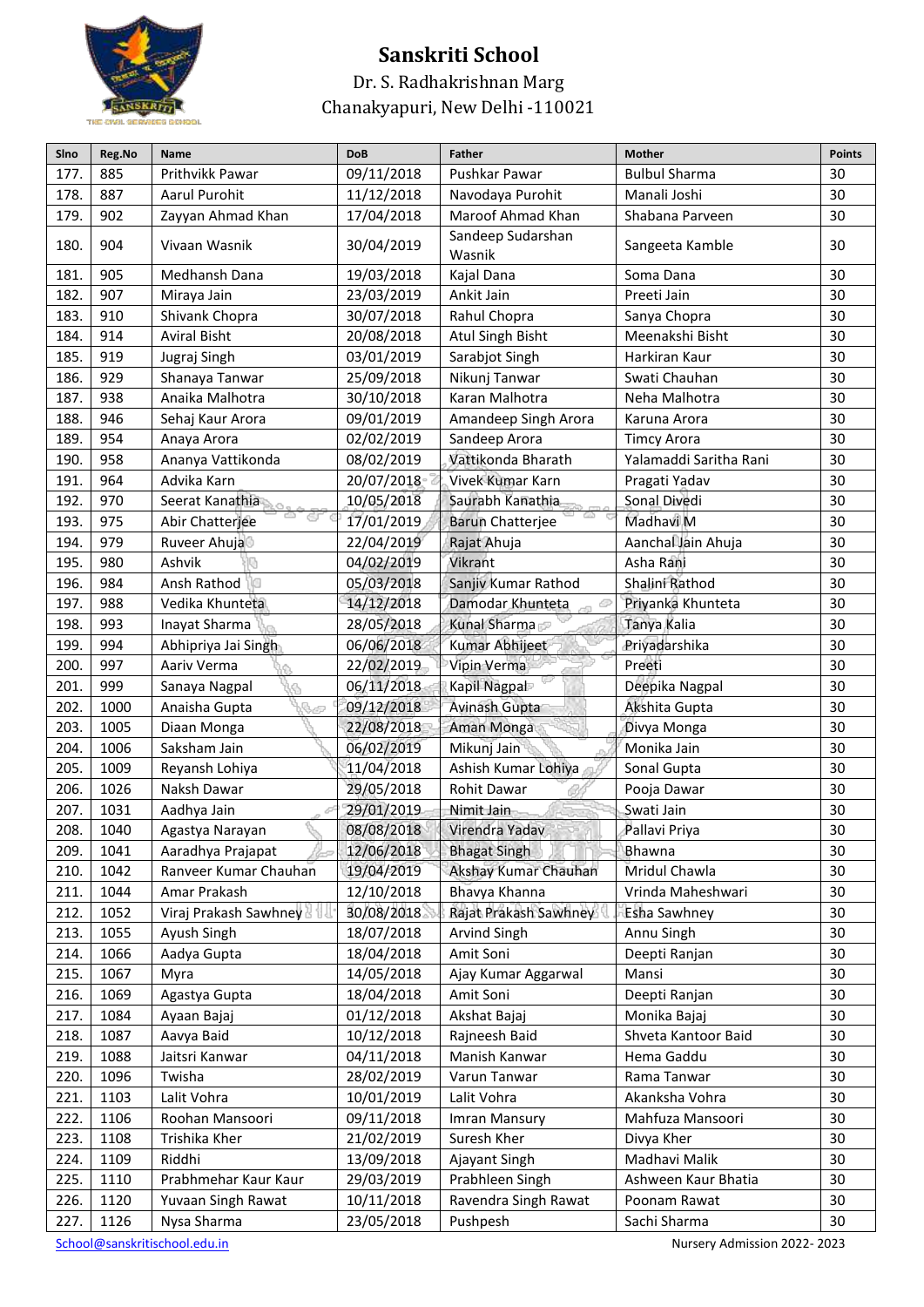

Dr. S. Radhakrishnan Marg Chanakyapuri, New Delhi -110021

| Sino | Reg.No | Name                            | <b>DoB</b> | <b>Father</b>                | <b>Mother</b>         | <b>Points</b> |
|------|--------|---------------------------------|------------|------------------------------|-----------------------|---------------|
| 228. | 1132   | Suhani Rajput                   | 10/03/2019 | Abhijit Rajput               | Akanksha Rajput       | 30            |
| 229. | 1144   | Naunidh Singh Bedi              | 30/10/2018 | Jaspreet Singh Bedi          | Swaneet Bedi          | 30            |
| 230. | 1150   | Shriyan Mishra                  | 02/07/2018 | Vinod Kumar Mishra           | Swati Mishra          | 30            |
| 231. | 1165   | Aron James                      | 08/06/2018 | Akhil James                  | Sarah James           | 30            |
| 232. | 1175   | Aaryan Magu                     | 06/07/2018 | Gaurav Magu                  | Nidhi Jolly           | 30            |
| 233. | 1176   | Kanak                           | 18/01/2019 | Sunil Kumar Mandal           | Rachna Kishor         | 30            |
| 234. | 1177   | <b>Tushar Mathpal</b>           | 21/07/2018 | Dinesh Chandra Mathpal       | Savita Mathpal        | 30            |
| 235. | 1183   | Ashvik Patyal                   | 15/10/2018 | Ashwani Kumar                | Meena                 | 30            |
| 236. | 1185   | Dhriti Jha                      | 30/12/2018 | Rajesh Kumar                 | Prerna Anand          | 30            |
| 237. | 1186   | Mohammad Arsalan Khan           | 07/03/2019 | <b>Mohammad Arshad</b>       | Aaisha Imrana         | 30            |
| 238. | 1189   | Atharry Sharma                  | 01/08/2018 | Ankur Sharma                 | Tusharika Sharma      | 30            |
| 239. | 1193   | Syed Hussain Abbas Naqvi        | 03/09/2018 | Syed Bahadur Abbas<br>Naqvi  | Zoha Naqvi            | 30            |
| 240. | 1201   | Jinansh Jariwala                | 20/09/2018 | Rahul Jariwala               | Smriti Verma          | 30            |
| 241. | 1204   | Samaira Baisoya                 | 23/09/2018 | Sumit Baisoya                | Ekta                  | 30            |
| 242. | 1206   | Samiddh Srivastava              | 11/11/2018 | Siddhant Srivastava          | Shraddha Srivastava   | 30            |
| 243. | 1207   | Shivika Singhal                 | 08/03/2018 | Ajay Singhal<br>Same.        | Neha Singhal          | 30            |
| 244. | 1208   | Ria Luthra                      | 16/08/2018 | Anirudh Luthra               | Shivani Chopra        | 30            |
| 245. | 1221   | Ayesha Kumar                    | 11/04/2019 | <b>Akshay Kumar</b>          | Arti Bhatia Kumar     | 30            |
| 246. | 1230   | Arin Adhana                     | 21/01/2019 | Yogesh Kumar                 | Swati Singh           | 30            |
| 247. | 1233   | Rohit Nahar                     | 19/04/2019 | <b>Rohit Nahar</b>           | Didraksha Dhumas      | 30            |
| 248. | 1242   | Ayansh Singh                    | 29/10/2018 | <b>Anand Singh</b>           | Archana Singh         | 30            |
| 249. | 1244   | Jivitesh Singh Dhingra          | 13/12/2018 | Jasmeet Singh Dhingra        | Jaspreet Kaur Dhingra | 30            |
| 250. | 1247   | Jivisha Kaur                    | 13/12/2018 | Jasmeet Singh Dhingra        | Jaspreet Kaur Dhingra | 30            |
| 251. | 1250   | Gauravi Rathi                   | 09/01/2019 | Sunil Rathi                  | Mahima Singh          | 30            |
| 252. | 1251   | Daiwik Phogaat                  | 11/05/2018 | Jaiveer Phogaat              | Teena Malik Phogaat   | 30            |
| 253. | 1252   | Izayah Raizada                  | 08/03/2018 | Akhilesh Raizada             | Megha                 | 30            |
| 254. | 1254   | Dhwani Srivastava<br>Srivastava | 11/10/2018 | Neelesh Ranjan<br>Srivastava | Rashmi                | 30            |
| 255. | 1258   | Hridhay Bhatia                  | 06/02/2019 | Suhail Bhatia                | Neha Mittal           | 30            |
| 256. | 1262   | Aarul Agarwal                   | 13/08/2018 | Ashish Agarwal               | Kirti Mittal          | 30            |
| 257. | 1264   | Adhiraa Karuppaiah              | 06/04/2019 | Karuppaiah Meyyappan         | Kanika Kalaiyarasan   | 30            |
| 258. | 1267   | Anvi Shukla                     | 20/01/2019 | <b>Ankit Shukla</b>          | Bhoomika Sharma       | 30            |
| 259. | 1268   | Vardaan Kumra                   | 10/07/2018 | Karan Kumra                  | Sangini Kumra         | 30            |
| 260. | 1270   | Arav Jain                       | 21/01/2019 | Madhur Jain                  | Parul Jain            | 30            |
| 261. | 1271   | Syed Yusuf Iqbal                | 02/08/2018 | Ali Iqbal                    | Faiza Arfin           | 30            |
| 262. | 1275   | Divisha Gulati                  | 04/07/2018 | Manak Gulati                 | Swati Jaswal          | 30            |
| 263. | 1276   | Samara Solanki                  | 01/03/2019 | Rahul Solanki                | Urvashi Solanki       | 30            |
| 264. | 1277   | Suveer Khanna                   | 18/10/2018 | Dipanker Khanna              | Preeti Khanna         | 30            |
| 265. | 1287   | Mishka Mittal                   | 22/03/2019 | Amit Mittal                  | Payal Mittal          | 30            |
| 266. | 1294   | Vedika Srivastava               | 10/07/2018 | Shekhar Srivastava           | Pragati Srivastava    | 30            |
| 267. | 1296   | <b>Arnav Singh</b>              | 20/01/2019 | Rajesh Kumar Singh           | Ranjana Kumari        | 30            |
| 268. | 1306   | Ayman Nasim                     | 27/04/2018 | Mohammed Hussain             | Shabana Nasim         | 30            |
| 269. | 1322   | Yashveer Chauhan                | 27/06/2018 | Amit Chauhan                 | Tina Chauhan          | 30            |
| 270. | 1336   | Shaurya Singh                   | 27/03/2019 | Ajit Kumar Singh             | Neeti                 | 30            |
| 271. | 1346   | Viraj Kapoor                    | 11/04/2018 | Nitin Kapoor                 | Karishma Kapoor       | 30            |
| 272. | 1359   | Maiyra Nayyar                   | 14/07/2018 | Saurabh Nayyar               | Tripti Nayyar         | 30            |
| 273. | 1365   | Amaya Rathore                   | 12/09/2018 |                              | Vartika Channa        | 30            |
| 274. | 1370   | Pragya Jain                     | 04/12/2018 | Gaurav Jain                  | Parul Jain            | 30            |
| 275. | 1377   | Namya Sharma                    | 08/04/2018 | Parth Sharma                 | Priyanka Arora        | 30            |
| 276. | 1379   | Ditya Kaistha                   | 19/11/2018 | Pankaj Kaistha               | Ruchika Sharma        | 30            |
| 277. | 1384   | Aashi Barwad                    | 05/11/2018 | Adarsh Wamanrao              | Deepali Umrikar       | 30            |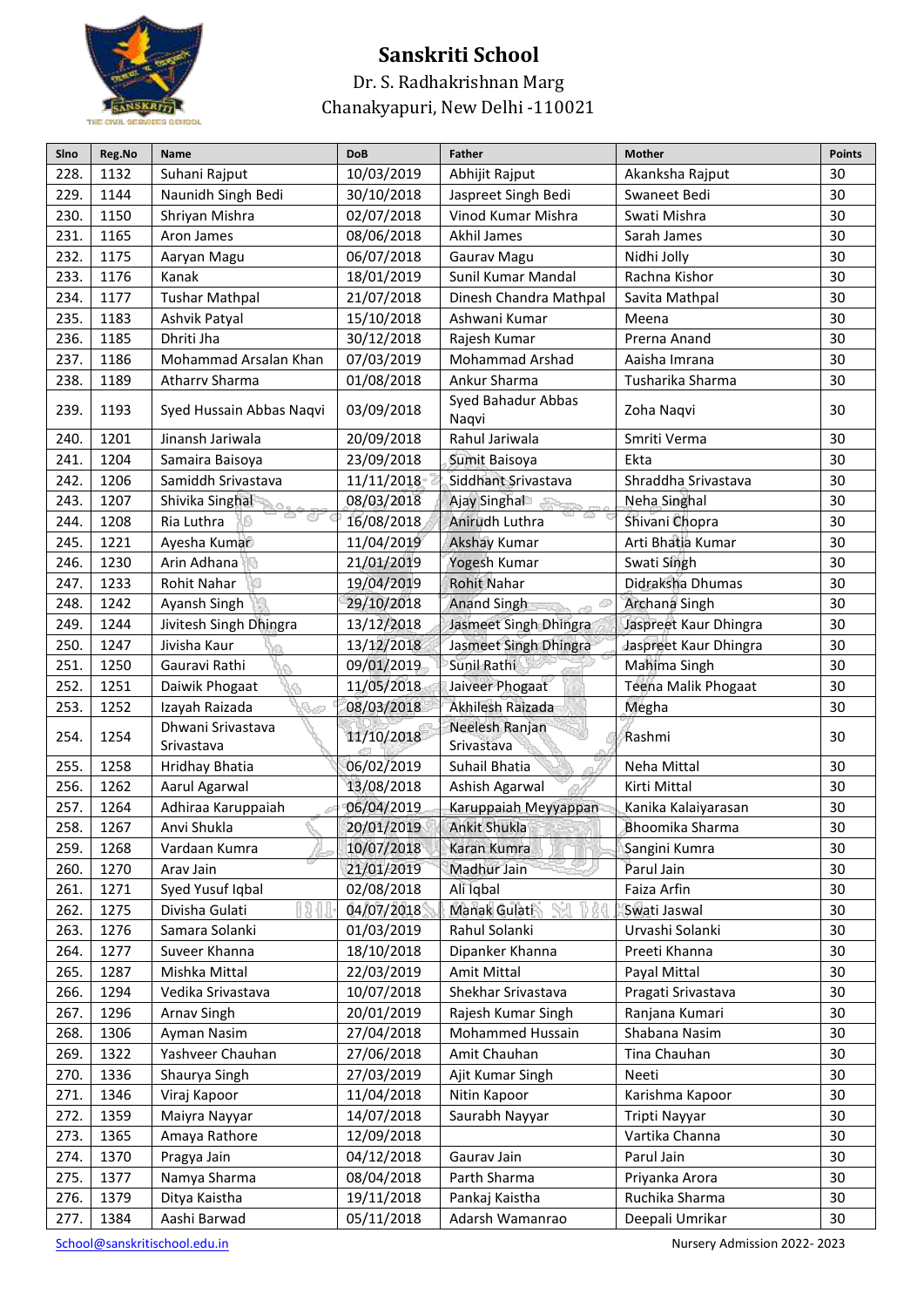

#### Dr. S. Radhakrishnan Marg Chanakyapuri, New Delhi -110021

| Sino | Reg.No | Name                           | <b>DoB</b> | <b>Father</b>                       | Mother                            | <b>Points</b> |
|------|--------|--------------------------------|------------|-------------------------------------|-----------------------------------|---------------|
|      |        |                                |            | Barwad                              |                                   |               |
| 278. | 1387   | Bhavika Sehrawat               | 19/12/2018 | Gaurav Sehrawat                     | Anju Lochav                       | 30            |
| 279. | 1388   | Vikrant Baisoya                | 23/03/2018 | Nitesh Baisoya                      | Ekta Baisoya                      | 30            |
| 280. | 1391   | Samarth Kochhar                | 06/02/2019 | Saurabh Kochhar                     | Neha Raj Kochhar                  | 30            |
| 281. | 1395   | Sanvika Pandey                 | 31/10/2018 | Sanjay Kumar Pandey                 | Shraddha Pandey                   | 30            |
| 282. | 1401   | Naksh Agarwal                  | 29/01/2019 | Dinesh Agarwal                      | Khushboo Agarwal                  | 30            |
| 283. | 1407   | Aarush Jain                    | 16/10/2018 | Ankush Jain                         | Charu Gupta                       | 30            |
| 284. | 1408   | Avyan Gupta                    | 25/05/2018 | Manish Kumar Gupta                  | Mridula Agrahari                  | 30            |
| 285. | 1417   | Akshita Kukreja                | 20/06/2018 | Sameer Kumar                        | Komal                             | 30            |
| 286. | 1425   | Rudraveer Singh                | 13/03/2019 | Rakesh Singh                        | Richa                             | 30            |
| 287. | 1436   | Devna Choudhary                | 05/10/2018 | Karan Choudhary                     | Vriti Malik Choudhary             | 30            |
| 288. | 1456   | Aarna Singh                    | 28/10/2018 | Rahul Kumar                         | Barkha Rani                       | 30            |
| 289. | 1460   | Dhanish Juneja                 | 02/02/2019 | Ankit Juneja                        | Charu Juneja                      | 30            |
| 290. | 1477   | Hansika Bhushan                | 01/06/2018 | Braj Bhushan                        | <b>Taru Dixit</b>                 | 30            |
| 291. | 1480   | Kiaara Mandal                  | 24/04/2018 | <b>Vivek Anand Mandal</b>           | Ekta Mandal                       | 30            |
| 292. | 1484   | Anayat Kaur                    | 10/02/2019 | <b>Sushant Singh</b>                | Jassimran Kaur                    | 30            |
| 293. | 1488   | Yuvan Arora                    | 30/07/2018 | <b>Yatin Arora</b><br><b>SEPTER</b> | Navpreet Kaur                     | 30            |
| 294. | 1490   | Anaira Dhand                   | 19/01/2019 | <b>Nitin Dhand</b>                  | Neha Dhand                        | 30            |
| 295. | 1494   | Mira Saroha                    | 16/04/2019 | Vikas Saroha                        | Meenakshi                         | 30            |
| 296. | 1495   | Advik Kumar                    | 13/03/2018 | Santosh Kumar                       | Sanju Gupta                       | 30            |
| 297. | 1498   | Anvisha Bajaj                  | 16/08/2018 | Karan Bajaj                         | Piya Bajaj                        | 30            |
| 298. | 1505   | Aarav Samrit                   | 06/08/2018 | <b>Vilas Samrit</b>                 | Pallavi Samrit                    | 30            |
| 299. | 1528   | Dhriva Narsinghani             | 12/11/2018 | Vivek Kumar<br>Narsinghani          | Suman Mehra                       | 30            |
| 300. | 1529   | Mysha Gupta                    | 02/03/2019 | <b>Ashish Gupta</b>                 | Shruti Jain Gupta                 | 30            |
| 301. | 1538   | Dhyaara Agarwal                | 29/03/2019 | Rishabh Agarwal                     | Swati Agarwal                     | 30            |
| 302. | 1559   | Hitarth Chandra                | 31/10/2018 | <b>Chhatrasal Chandra</b>           | Pooja Kumari Chandra              | 30            |
| 303. | 1562   | Kiyaan                         | 14/08/2018 | Amit Kumar                          | Kavita                            | 30            |
| 304. | 1563   | Jaivardhan Gupta               | 11/08/2018 | Kamal Gupta                         | Tripti Gupta                      | 30            |
| 305. | 1569   | Ashvi Gupta                    | 20/08/2018 | Ashish Gupta                        | Pooja Gupta                       | 30            |
| 306. | 1575   | Vivaan Rathi                   | 14/03/2019 | Bhagat Singh Rathi                  | Rekha Rathi                       | 30            |
| 307. | 1577   | Bharat Singh Kadiyan           | 27/07/2018 | Ajeet Kadian                        | Monika Malik                      | 30            |
| 308. | 1582   | Anurima Shanker                | 09/12/2018 | Anup Shanker                        | Madhu                             | 30            |
| 309. | 1584   | <b>Ruveer Malik</b>            | 21/07/2018 | <b>Kunal Malik</b>                  | Himanshi Bajaj                    | 30            |
| 310. | 1587   | Chitransh Choudhary            | 13/05/2018 | Naveen Chodhary                     | Jyoti Shokeen                     | 30            |
| 311. | 1599   | Avyaan Verma                   | 19/02/2019 | Deepak Verma                        | Shraddha Daksha                   | 30            |
| 312. | 1621   | Shanaya Bhatija                | 10/09/2018 | Ravi Bhatija                        | Siya Bhatija                      | 30            |
| 313. | 1634   | Jitendra Singh                 | 19/09/2018 | Jitendra Singh                      | Seema Singh                       | 30            |
| 314. | 1638   | Yaadleen Deshmukh              | 21/08/2018 | Rakesh Deshmukh                     | Avleen Deshmukh                   | 30            |
| 315. | 1640   | Aarna Khanna                   | 08/09/2018 | Anuj Khanna                         | Disha Khanna                      | 30            |
| 316. | 1643   | Aryaveer Gulati                | 26/07/2018 | Mark Gulati                         | Divya Gulati                      | 30            |
| 317. | 1644   | Jayesh Kumar Mallik            | 17/07/2018 | Pradeep                             | Kanchan                           | 30            |
| 318. | 1647   | Ahaan Kanojia                  | 09/11/2018 | Gaurav Kanojia                      | Sanya Arora Kanojia               | 30            |
| 319. | 1652   | Nyra Nyza Neisituonuo<br>Kumar | 24/09/2018 | Nikhil V Kumar                      | Sasha Keneivonuo Metha<br>Chhetri | 30            |
| 320. | 1671   | Charvik Ronanki                | 07/07/2018 | Mohan Rao Ronanki                   | Hanumanthu Anusha                 | 30            |
| 321. | 1672   | Rudransh Issar                 | 06/11/2018 | Rohan Issar                         | Vibha Issar                       | 30            |
| 322. | 1681   | Ritambhara Mishra              | 24/02/2019 | Mukesh Kumar Mishra                 | Mamta Tripathi                    | 30            |
| 323. | 1683   | Bani Vij                       | 22/08/2018 | Bikram Singh Vij                    | Snigdha Vij                       | 30            |
| 324. | 1686   | Meher Singh                    | 04/11/2018 | Jagdeep Singh Lohan                 | Parvati Sanwarram Mahiya          | 30            |
| 325. | 1689   | Inaaya Baweja                  | 26/12/2018 | Karan Baweja                        | Rashi Thakur                      | 30            |
| 326. | 1690   | Ziva Yadav                     | 18/08/2018 | Harshvardhan Yadav                  | Namrata Yadav                     | 30            |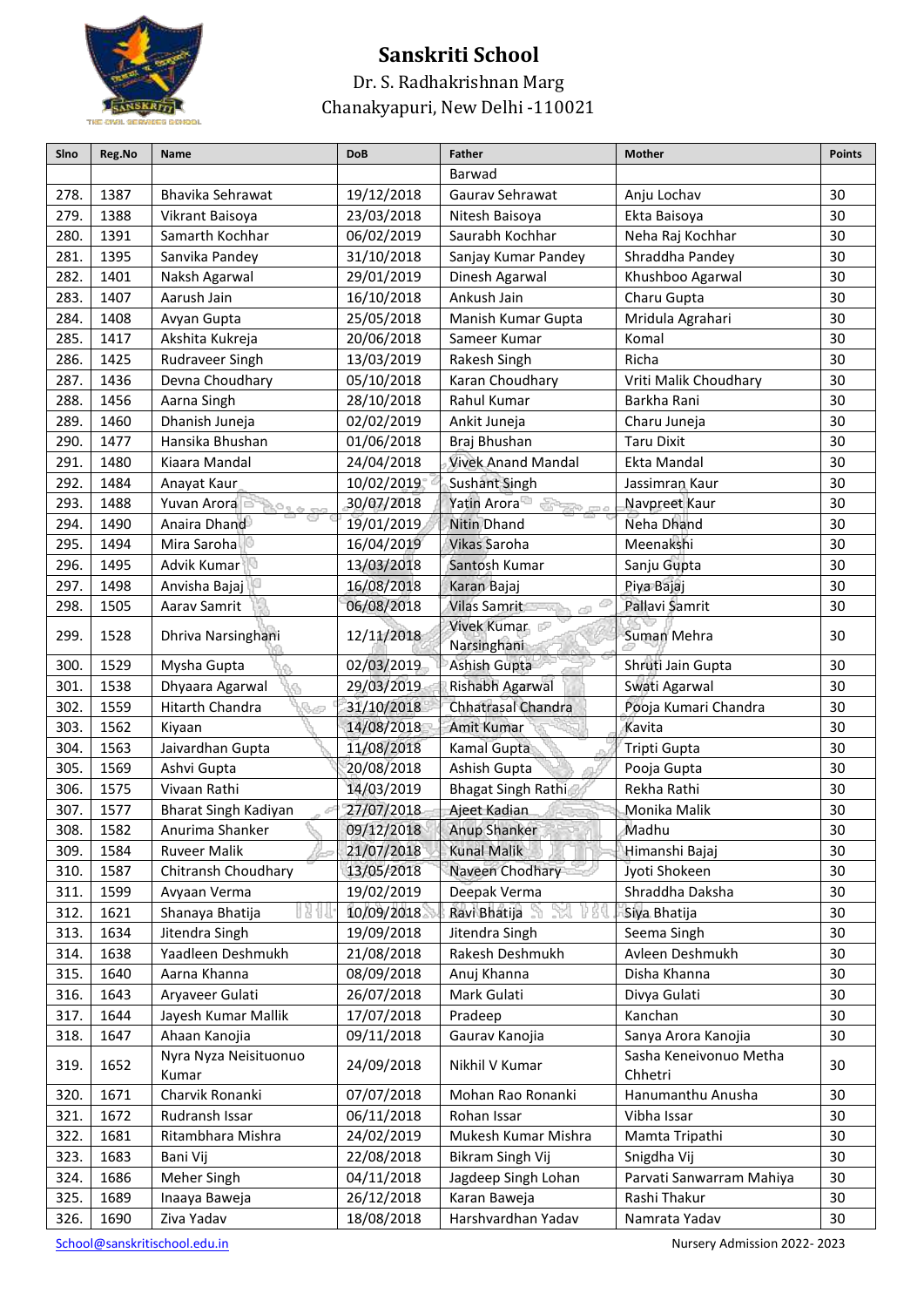

Dr. S. Radhakrishnan Marg Chanakyapuri, New Delhi -110021

| Sino | Reg.No | Name                    | <b>DoB</b> | <b>Father</b>             | <b>Mother</b>            | <b>Points</b> |
|------|--------|-------------------------|------------|---------------------------|--------------------------|---------------|
| 327. | 1693   | Shivansh                | 14/11/2018 | Surendra Kumar Meena      | Soniya Meena             | 30            |
| 328. | 1698   | <b>Agrim Malik</b>      | 28/09/2018 | Ravi Malik                | Komal                    | 30            |
| 329. | 1701   | Aashvi Saini            | 19/03/2019 | Varun Saini               | Divya Saini              | 30            |
| 330. | 1704   | Jayvardhan Mundhra      | 03/06/2018 | Abhishek Mundhra          | Kanchan Mundhra          | 30            |
| 331. | 1713   | Atharv Kapsime          | 07/07/2018 | Anand Mohan               | Neha Kumari              | 30            |
| 332. | 1715   | Veer Sachdev            | 24/01/2019 | Pranay Sachdev            | Neha Sachdev             | 30            |
| 333. | 1716   | Ayansh Kumar            | 11/06/2018 | Pawan Kumar               | Suriti Kumari            | 30            |
| 334. | 1719   | Pranay Hooda            | 28/04/2018 | Kuldeep Hooda             | Pooja Rani               | 30            |
| 335. | 1725   | Ovya Gupta              | 23/11/2018 | Prashant Gupta            | Neha Gupta               | 30            |
| 336. | 1739   | Nirvi Sachar            | 24/07/2018 | Pankaj Sachar             | Neha Punn                | 30            |
| 337. | 1740   | Tejas Singh             | 17/08/2018 | Gaurav Singh              | Bharti                   | 30            |
| 338. | 1743   | Jasmyra Sikri           | 08/02/2019 | Tarun Sikri               | Neetika Sharma           | 30            |
| 339. | 1744   | Shaurya Jain            | 19/09/2018 | Siddharth Jain            | Saloni Jain              | 30            |
| 340. | 1755   | Kiyaansh Kathuria       | 14/06/2018 | Abhishek Kathuria         | Kanika Sahni             | 30            |
| 341. | 1769   | Namya Na Monga          | 07/12/2018 | Hitesh Monga              | Richa Thukral            | 30            |
| 342. | 1774   | Saanvi Vishnoi          | 29/10/2018 | Mohit Kumar Vishnoi       | Lata Vishnoi             | 30            |
| 343. | 1775   | Gamya Ratra             | 13/12/2018 | Gaurav Ratra              | Shipra Sharma            | 30            |
| 344. | 1780   | Aryaman Mukherjee       | 03/07/2018 | Arindam Mukherjee         | Gargi Tuli               | 30            |
| 345. | 1784   | Agam Singh Walia        | 21/06/2018 | Karan Deep Singh Walia    | Maninder Kaur            | 30            |
| 346. | 1793   | Neervi Jaiin            | 06/03/2019 | Nipun Jain                | Prache Agarwaal          | 30            |
| 347. | 1798   | Samaira Jain            | 29/01/2019 | Ankur Jain                | Richa Jain               | 30            |
| 348. | 1808   | Reynank Sekhri          | 16/09/2018 | Abhinav Sekhri            | Deepanka Sekhri          | 30            |
| 349. | 1813   | Aarav Shankar Singh     | 30/06/2018 | Uma Shankar Singh         | Sunita Singh             | 30            |
| 350. | 1815   | Nivaan Bisht            | 26/02/2019 | Devender Bisht            | Beena Bisht              | 30            |
| 351. | 1818   | Arvika Bhargava         | 22/08/2018 | Utkarsh Bhargava          | Reena Kumari             | 30            |
| 352. | 1821   | Samaira Wadhwa          | 29/10/2018 | Himanshu Wadhwa           | Kanika Wadhwa            | 30            |
| 353. | 1833   | Shaanvika Ahuja<br>n se | 07/06/2018 | Harsh Ahuja               | Shradha Malik            | 30            |
| 354. | 1834   | Zoya Kaushik            | 12/12/2018 | Parth Kaushik             | Tanvi Sareen             | 30            |
| 355. | 1836   | Myra Ahuja              | 08/09/2018 | Vivek Ahuja               | Jyoti Ahuja              | 30            |
| 356. | 1841   | Ekarth Taneja           | 17/01/2019 | Rahul Taneja              | Aanchal Taneja           | 30            |
| 357. | 1842   | Aadrika Sinha           | 30/01/2019 | Anurag Sinha              | Nidhi Kumari             | 30            |
| 358. | 1845   | Kiyaan Shirra           | 23/03/2019 | Rakesh Kumar              | Anju Dahiya              | 30            |
| 359. | 1847   | Aryan Vyas              | 05/07/2018 | <b>Ajay Gopal Vyas</b>    | Amrita Tiwary Vyas       | 30            |
| 360. | 1853   | Jeetashi Rawal          | 27/10/2018 | Rajeev Kumar              | Jyoti Khatana            | 30            |
| 361. | 1857   | Barkat Makkar           | 01/04/2018 | Nitin Makkar              | Deeksha Makkar Nee Kakar | 30            |
| 362. | 1858   | Liesel Rajpal           | 11/06/2018 | Praveen Rajpal            | Ruchi Rajpal             | 30            |
| 363. | 1860   | Kavyansh Singh          | 16/12/2018 | Pratyush Kumar            | Garima Singh             | 30            |
| 364. | 1862   | Viaan Chamaria          | 09/12/2018 | Harsh Chamaria            | Garima Parasramka        | 30            |
| 365. | 1873   | Avika Jindal            | 18/04/2019 | Kapil Jindal              | Rinky Jindal             | 30            |
| 366. | 1877   | Adyant Makkar           | 28/07/2018 | Vineet Prakash            | Shruti Makkar            | 30            |
| 367. | 1883   | Kriday Gupta            | 30/10/2018 | Kshitiz Gupta             | Swati Gupta              | 30            |
| 368. | 1885   | Mayara Sharma Sharma    | 03/10/2018 | Rajat Ranjan              | Priyanka                 | 30            |
| 369. | 1886   | <b>Atharv Goyal</b>     | 08/03/2019 | Akhil                     | Akanksha Bansal          | 30            |
| 370. | 1892   | <b>Atharv Mahadule</b>  | 16/10/2018 | Dheeraj Kumar<br>Mahadule | Vimmy                    | 30            |
| 371. | 1893   | Aditya Achtani          | 12/03/2019 | Dhiren Achtani            | Shweta Achtani           | 30            |
| 372. | 1904   | Azyra Nanchahal         | 03/04/2018 | Anukool Nanchahal         | Shweta Nanchahal         | 30            |
| 373. | 1917   | Varya Girish Arora      | 24/11/2018 | Girish Arora              | Yashika                  | 30            |
| 374. | 1919   | Maya Bansal             | 20/05/2018 | Mayank Bansal             | Krithika Rangarajan      | 30            |
| 375. | 1925   | Nivin Arora             | 07/12/2018 | Paras Arora               | Shefali Arora            | 30            |
| 376. | 1932   | Ustat Kaur              | 16/08/2018 | Aman Singh Chhabra        | Amanjeet Kaur            | 30            |
| 377. | 1944   | Tiya Dua                | 28/12/2018 | Amit Dua                  | Priyanka Dua             | 30            |
|      |        |                         |            |                           |                          |               |